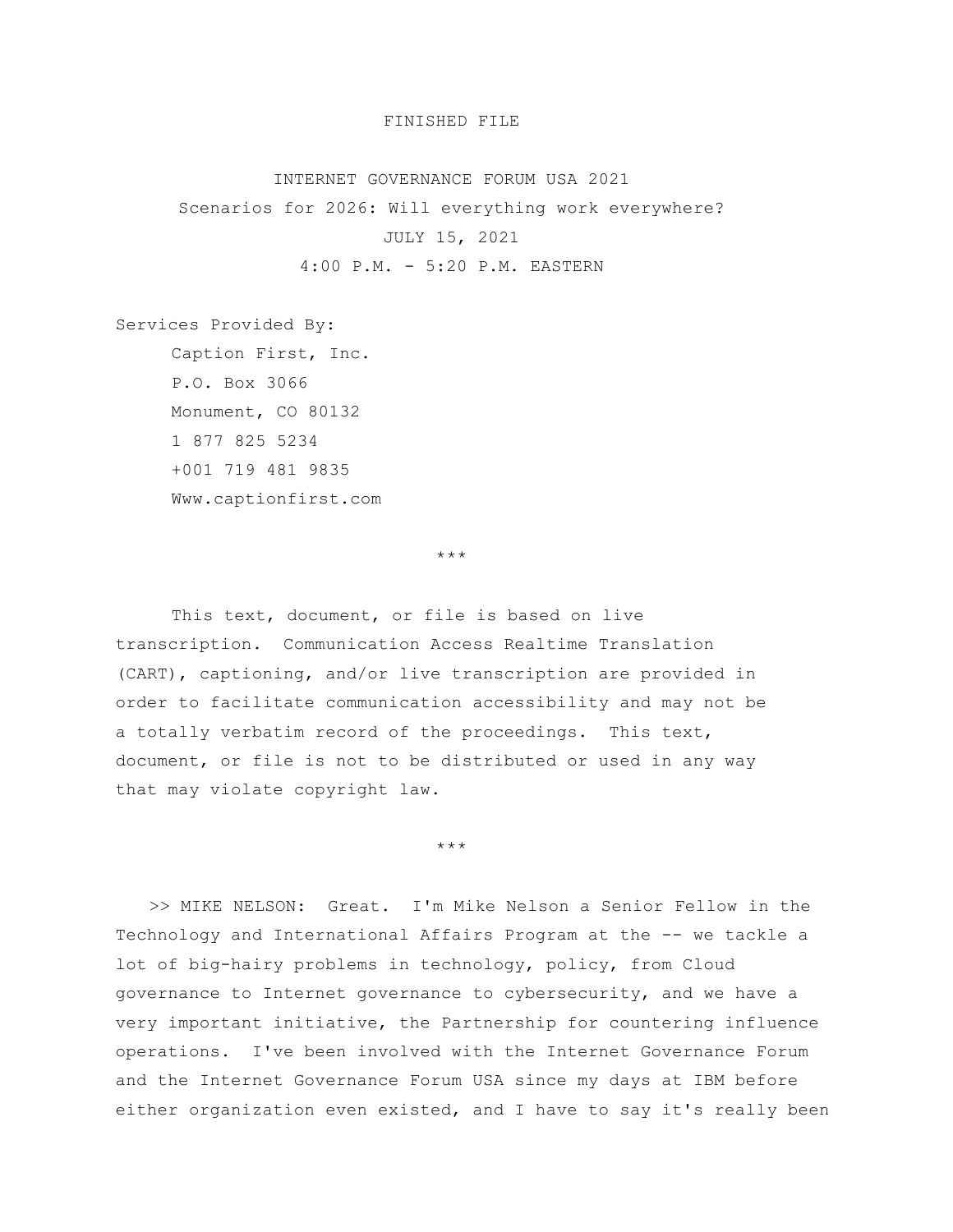great to see how this organization has evolved and particularly how IGF USA has become such an important place to go to discuss the future of the Internet and the policies that shape it.

Last year we went virtual for the first time, I thought it worked incredibly well, and this year I think it's working even better. That is because we've been able to recruit an all-star cast from all around the country and that means that we are going to be able to take a lot of different looks at the issues on the table.

I am in many ways glad that this is the last panel because we're going to touch on many of the topics that were dealt with in earlier panels, Internet of Things, security, data protection, digital identity, Internet filtering, content moderation, censorship, these are all tough, tough issues and they're global issues. The problem is that in each case the first knee-jerk reaction of policymakers, both in national capitals and in state capitals is to ban or block problematic apps or websites or technologies, even if there is a lot of collateral damage.

Our job today is to look at what's happening, what national governments and state governments are doing to try to control or shape the Internet, and then talk about alternative approaches that meet their policy goals without necessarily -- without the collateral damage.

So, I'm going to introduce each speaker in turn, starting with Nick Merrill. Nick is going to do the very hard job of giving us an overview of how the different countries are taking action to try to block the net at different layers in the stack, different techniques they might use, and what that looks like when you actually look at how traffic is flowing, where it's flowing, where it's not flowing. Anyway, Nick is the Director of Daylight Lab at UC Berkeley and a very data intensive guy. But today we're not going it show a lot of slides, and he's just going to give us the data blocking, data filtering, Internet control 101 lecture. Over to you, Nick.

>> NICK MERRILL: All right. Thanks for the introduction,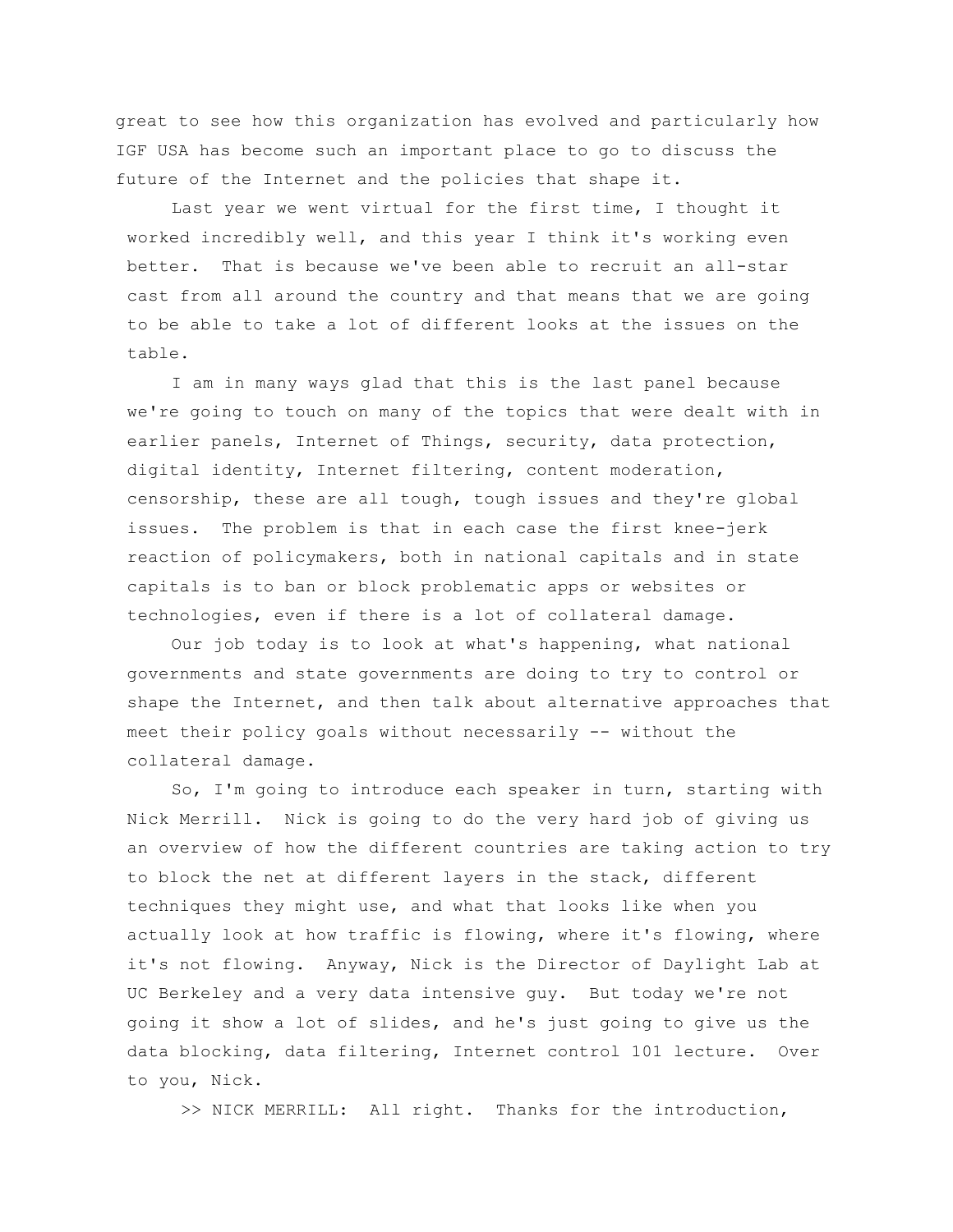Michael. Let me share some slides with you. I'm assuming everyone can see these. Again, my name is Nick Merrill, I run Daylight Lab at the UC Berkeley Center for Long-term Cybersecurity. Today I'm going to tell you the what and why of Internet fragmentation.

So, before we dive in, the most important thing to understand about the Internet is that it is composed of different technologies that are layered on top of each other in what's often called a stack. You often hear about the Internet stack, and at the bottom of that stack we have the physical connections that, you know, connect the Internet together, undersea cables, terrestrial cables, make the Internet work, and various technologies are built on top of these physical cables all the way up to this kind of legal or human layer.

Now, fragmentation or censorship or blocking or whatever you would like to call it, can happen at any layer of the stack. The most basic or brute way to do this is to simply disconnect or cut the cables. It is a rough tool, but it has 100% success of disconnecting people and at various other layers of the stack there are ways to do some more fine-grained blocking. The very, very top layer, can you go and sue or arrest someone who sees content they're not supposed to see and an obvious or well-publicized example of this is RIAA or MPAA used to go after people that pirated music or movies, and in between these layers you have things like the great firewall and other ways of blocking websites.

The point here is that methods for fragmenting the Internet are diverse. There are many different ways you can technically implement website blocking, and the details are out of scope for this talk.

Now, just because there are diverse ways for blocking content, it doesn't mean we can't make comparisons. What you see here is similarities of different countries and what content is available on the. Countries that block similar content are closer together in this map. You can see here there is one cluster, and I guess I don't have the pointer here, but one cluster which basically represents this global or mostly global Internet. Around that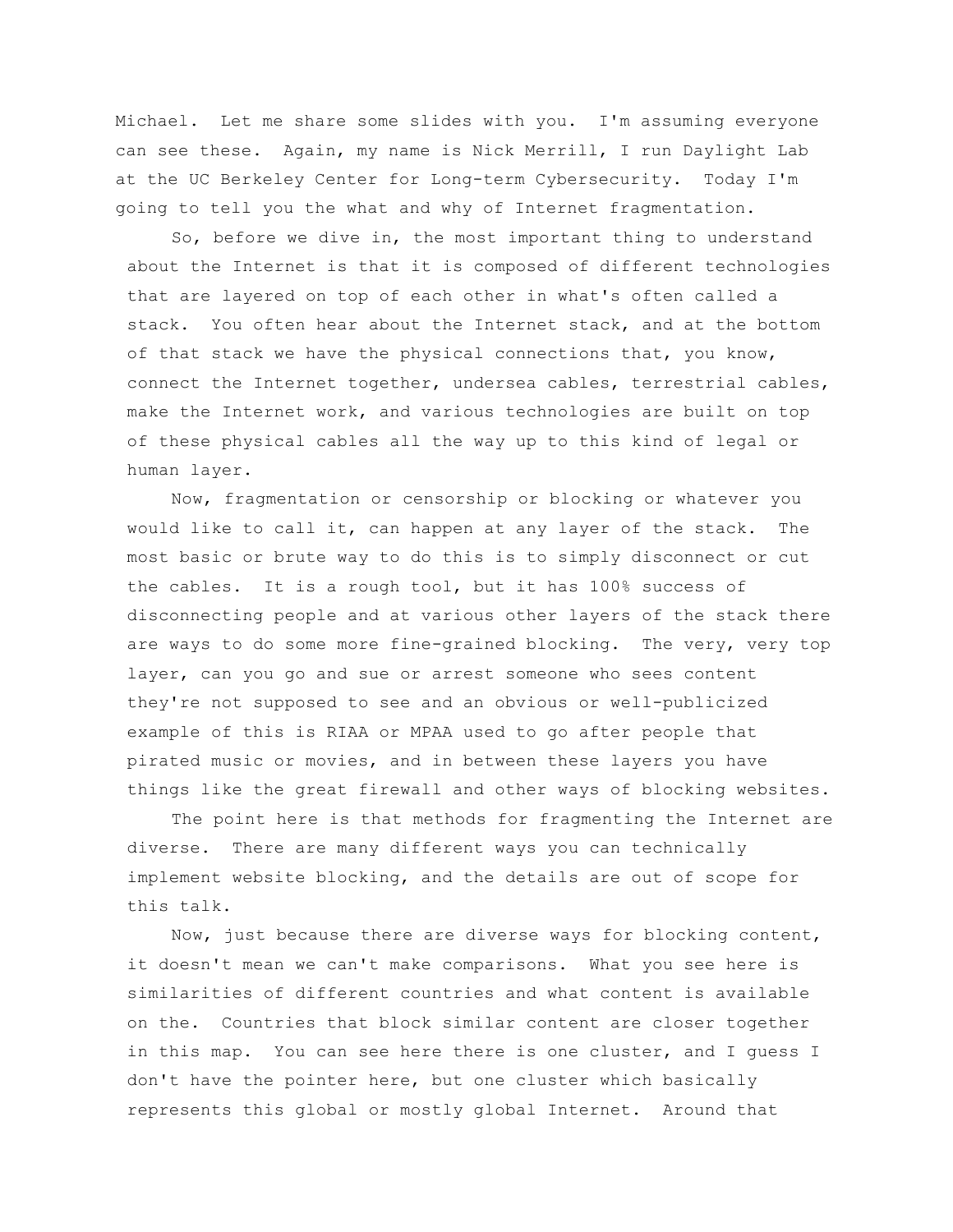cluster there are some countries that are flirting with a bit of censorship, Vietnam, Singapore, Bulgaria, Ukraine, they aren't sure how free or let's say open or unregulated their Internet should be. Then you have around the periphery extensive blocking, China's pattern of blocking is somewhat unique, Venezuela is it extremely unique and only basically block things embarrassing to political leadership there, and then we have a cluster on the periphery that's kind of similar to one another, Russia, India, Turkey, Saudi Arabia, Korea, interested in blocking pornography, content to drugs, content related to illegal gambling, and what you see is although the strategies are diverse, there are patterns at the global level as far as what makes different things accessible.

Now that we've covered kind of what fragmentation is and what it looks like, a key question is what drives Internet fragmentation? Another way of asking this question, and the way I like to ask this question is why fragmentation? Of all the things that could happen to the global Internet, why is fragmentation the thing that we see. Here is some background, some necessary background to kind of tee up this answer to the question, my answer to the question.

Number one, there are only three points here. Here is point number one. Point number one is that the Internet both reflects and shapes geopolitics. The Internet that we observe is the reflection of different kind of geopolitical relationships, relationships between states, and also as the Internet takes on its configuration, that Internet goes on to shape geopolitics and there is some great work on this that you can follow on this link in the slides that I'll make accessible after this talk.

Point number two, regional blocks, and that is blocks under the same set of laws and rules use it as the dominant logic by way the world is organized and there is a great book about this that my post-doc advisor, Steve Weber just published called *Block by block* and globalization may be weaning in the popularity and what may emerge instead are the regional blocks.

Point three, currently the U.S. dominates the global Internet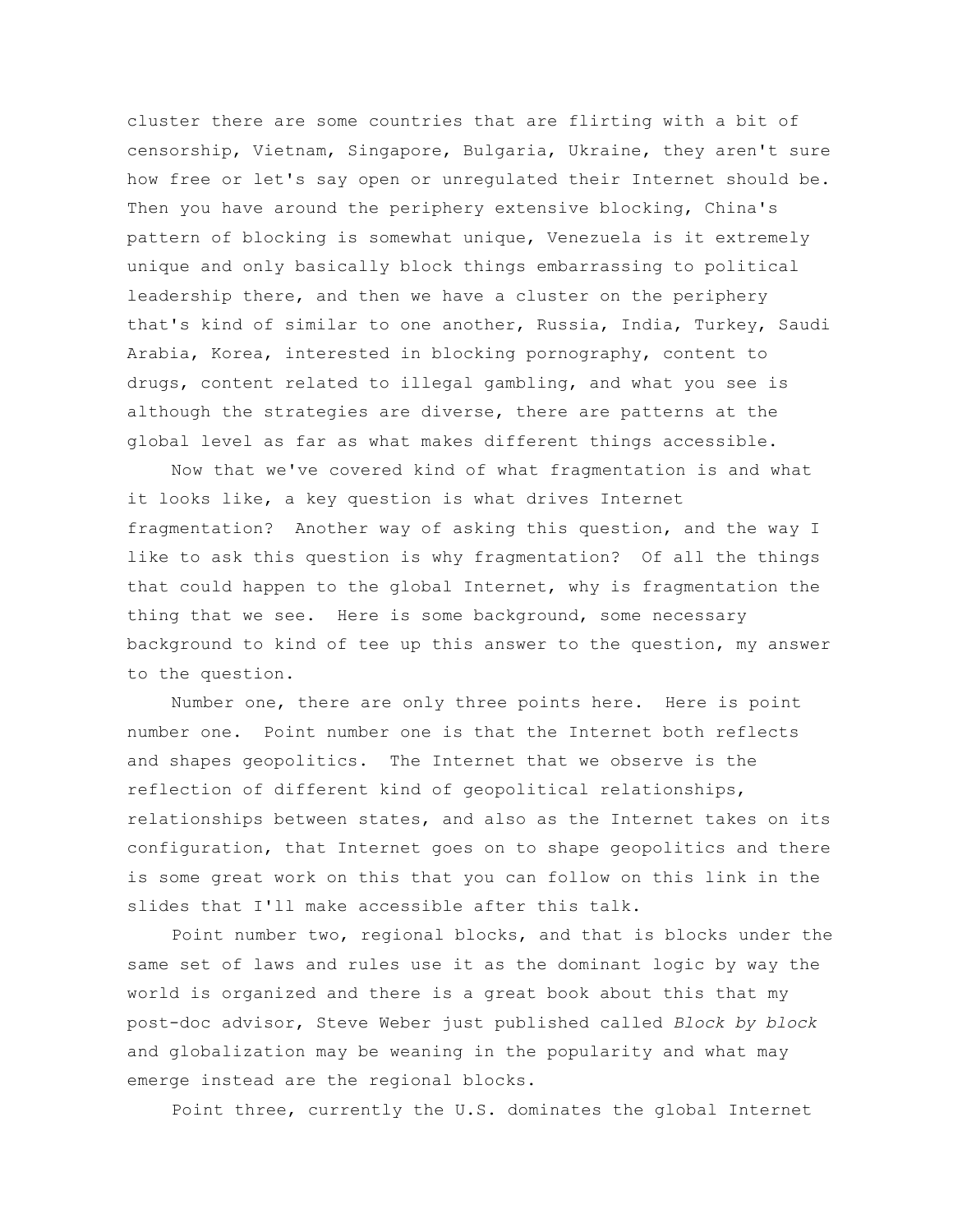and I've written at length about, this and again there is a link you can follow with a blog post that kind of lays this out and also Milton Mueller has a great book called *Will the Internet Fragment* that covers this in detail as well. These are the three critical points you must understand about the Internet before we can answer about why fragmentation.

So why fragmentation? Well, Internet fragmentation is the observable -- I'm sorry, the observable effect of nations challenging the U.S.' dominance over the Internet. Another way of saying this is Internet fragmentation reflects this global shift away from globalization and towards these quote, unquote, regional blocks, and these are basically two ways of saying the same thing and you can meditate on why or how they are the same thing somewhat later.

But quickly, and before I wrap up, I'll tell you one more thing. We can detect these emerging blocks by measuring Internet fragmentation, and I have this op ed that you can follow, show me who bans Tik Tok and I'll show you the future Allies, and the idea here again is that there is a correlation between the Internet and geopolitics and they reflect and shape one another. Oh, have I frozen here? Oh, dear.

>> MIKE NELSON: It appears you have. It might be good to use the chat to share the URL for your editorial.

>> NICK MERRILL: Sure thing. Please whoever is in charge if you stop my screen sharing because it appears to be frozen.

>> MIKE NELSON: Thank you. Are you wrapping up now?

>> NICK MERRILL: I, unfortunately, have no choice. I will say one more thing that is basically this map that you saw earlier, the cluster, you can imagine that those clusters, and again I'm sorry you can't see the slide, moving around over time and this is basically using these Internet measurements how we detect geopolitical changes forecast to the degree that we can geopolitical changes using Internet measurement. And with that, I will wrap up and my name is Nick Merrill and can you follow me on Substack at NickMerrill@substack.com and thank you Michael for letting me give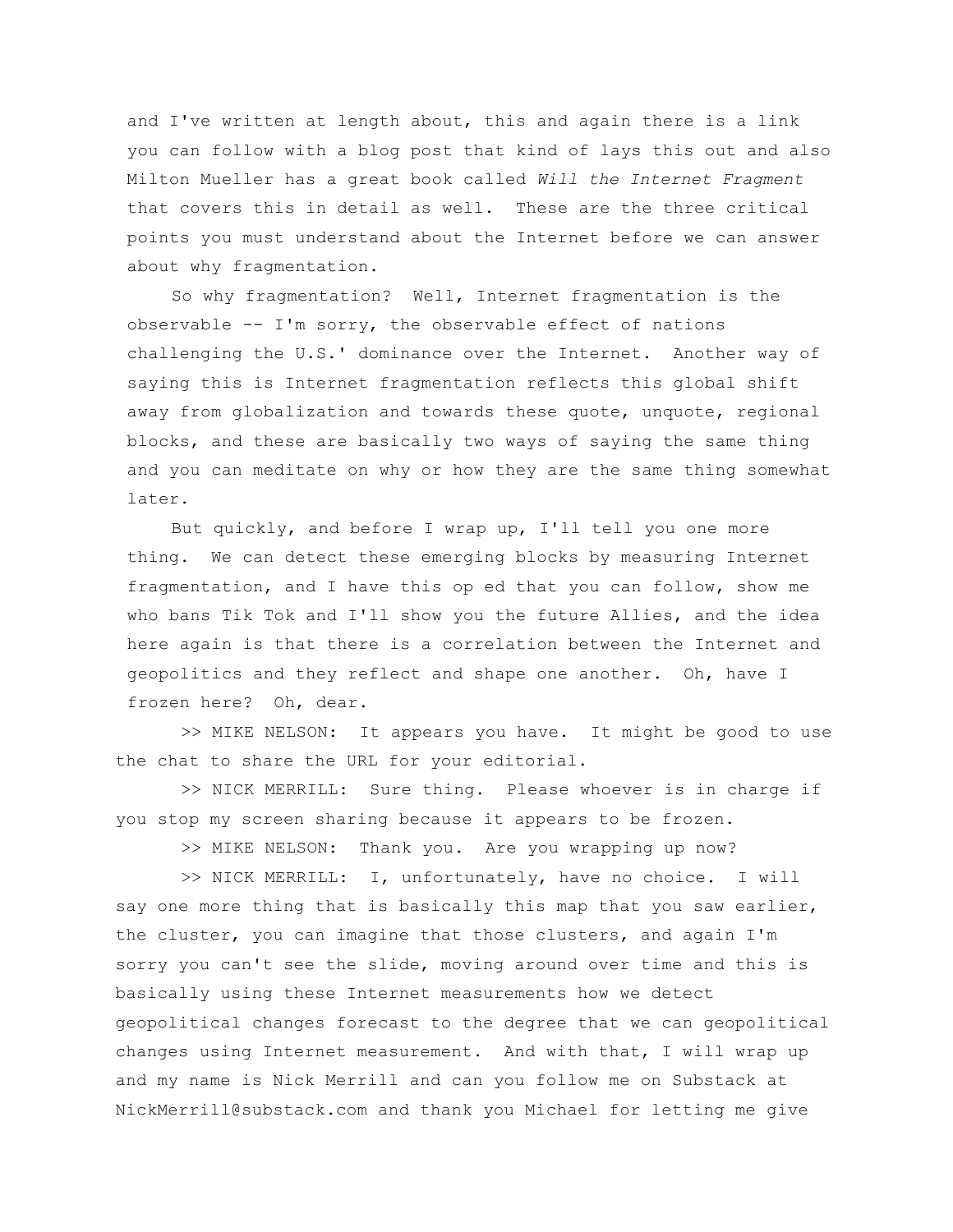this brief introduction.

>> MIKE NELSON: Thank you for raising to the occasion and challenge and that was not easy to do and I think we have now a better sense of how and why the net is being blocked. I've been on lots of panels on the splinternet and what happens when different countries try to impose rules on the global Internet and I know a lot of people on the call have also done that and there's lots of good work being done by organizations like the Internet and Jurisdiction Policy Network, Access Now the Internet to name just three organizations. And what's different with this panel is we're looking at scenarios that don't just explore what is happening, they explore why it's happening, and what might happen in the next five years that would accelerate this trend towards segmentation, splintering of the Internet.

In particular we're going it look at four different things causing nations to take action. In every case that we're going to explore, there is probably three or four different things going on. There is always a little protectionism, and a little bit of national pride. But in each of our four scenarios, each of our four speakers will talk about, there is a key question that countries are trying to answer, and so those questions are, first, how can a country protect itself better from cyberattacks? Second question is how can governments protect their citizens private personal data. The third driver, a question causing nations to try to segment the Internet and impose their own rules within their boundaries is just fear of foreign content and apps. You know, do I want my kids playing with some game from another country? And then the last issue is about cybercrime and terrorism and how is the Internet being used by people who would do my citizens harm. So, these are lingering issues, but those of us involved in politics know that what often happens is that some big incident kind of drives action. 911 gave us the USA Patriot Act and it's possible in the coming years that we'll see something like the colonial pipeline hack that led us to all learn what ransomware was, but something even worse, 10, 20, 30 times worse that could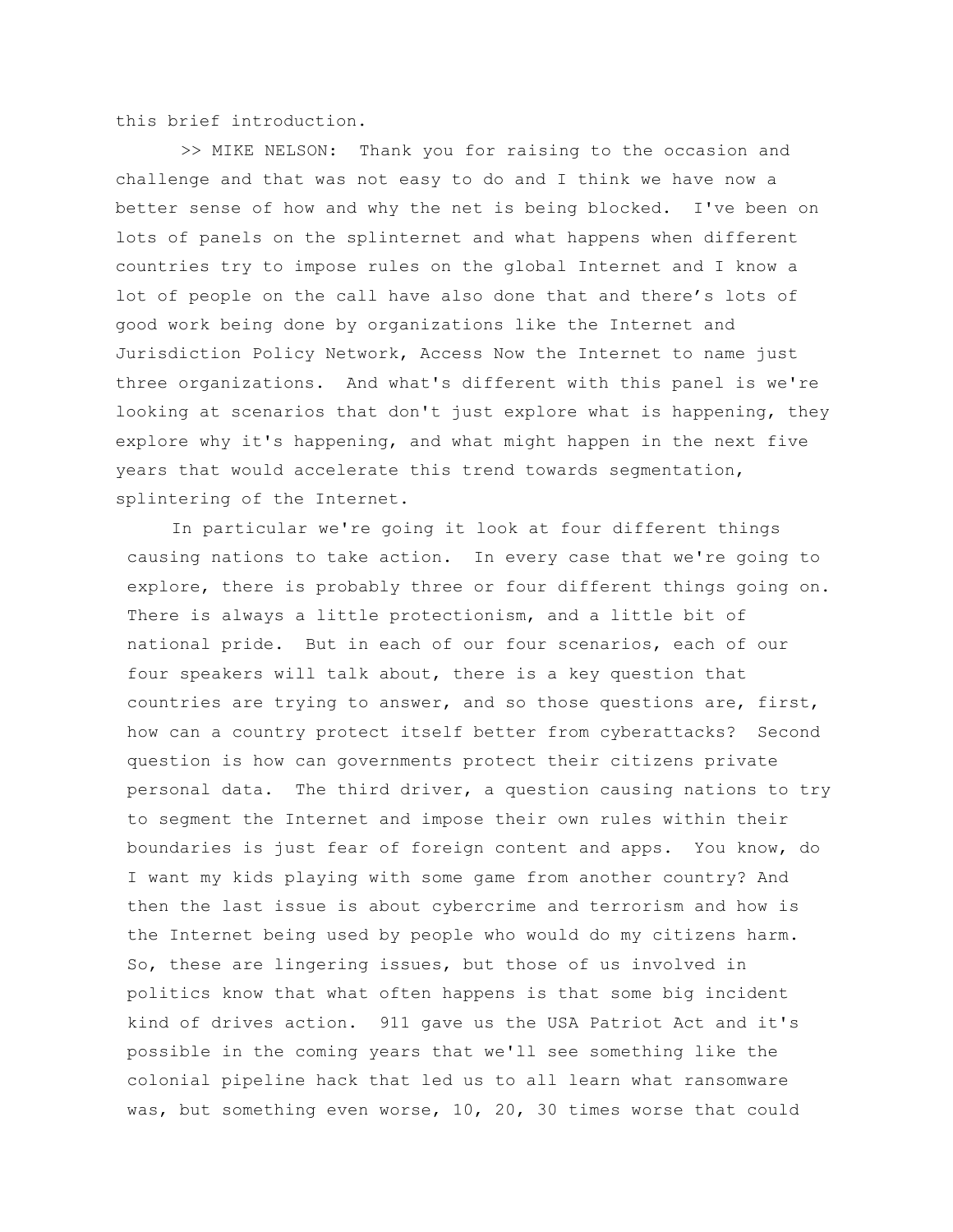lead to a flood of legislation, not just in Washington, but in capitals around the word. I'm going to ask that you give us a four-minute speculation of how is it that the Internet could go bad, break apart in the next five years; and most importantly, how can we change the conversation to give people new answers to their questions? (feedback).

Our first topic is cyberattacks, and our first speaker is Melissa Hathaway. She's the President of Hathaway Global Strategies and worked for both the Bush Administration and the Obama Administration in the White House designing a comprehensive national security strategy. (feedback). I'm going to turn it over to her. Not an easy task, but give us your thoughts on where are we going and is fear of cyberattack going to lead to the fragmentation of the net?

>> MELISSA HATHAWAY: Thanks, Mike. I'm really happy to be here with many of my colleagues. So nice to see you again. I wish we were all in person to be honesty with you. Absolutely, cyberattacks pose an increasing risk to our public health and safety, to our critical infrastructures and services, and to the vital national networks. And what's happening is that Russia, China, United States, and many other countries are starting to install government-controlled filters and monitoring of malicious traffic on the key critical infrastructures and national networks. We're seeing data localization being imposed to pronounce government authority over these critical networks. You're seeing the declaration of trusted and untrusted companies and therefore their applications and services that might be brought about. We're seeing challenges with data portability and we're seeing now the emergence of an arms control conversation that has been accelerated by the attacks that we have seen.

I think it's important to put it into a context. I'm just going to go back five years of where I think the inflection point began, and this was the acceleration of governments intervening in the marketplace and starting to declare sovereignty over the infrastructures and data that transits them. And I think that the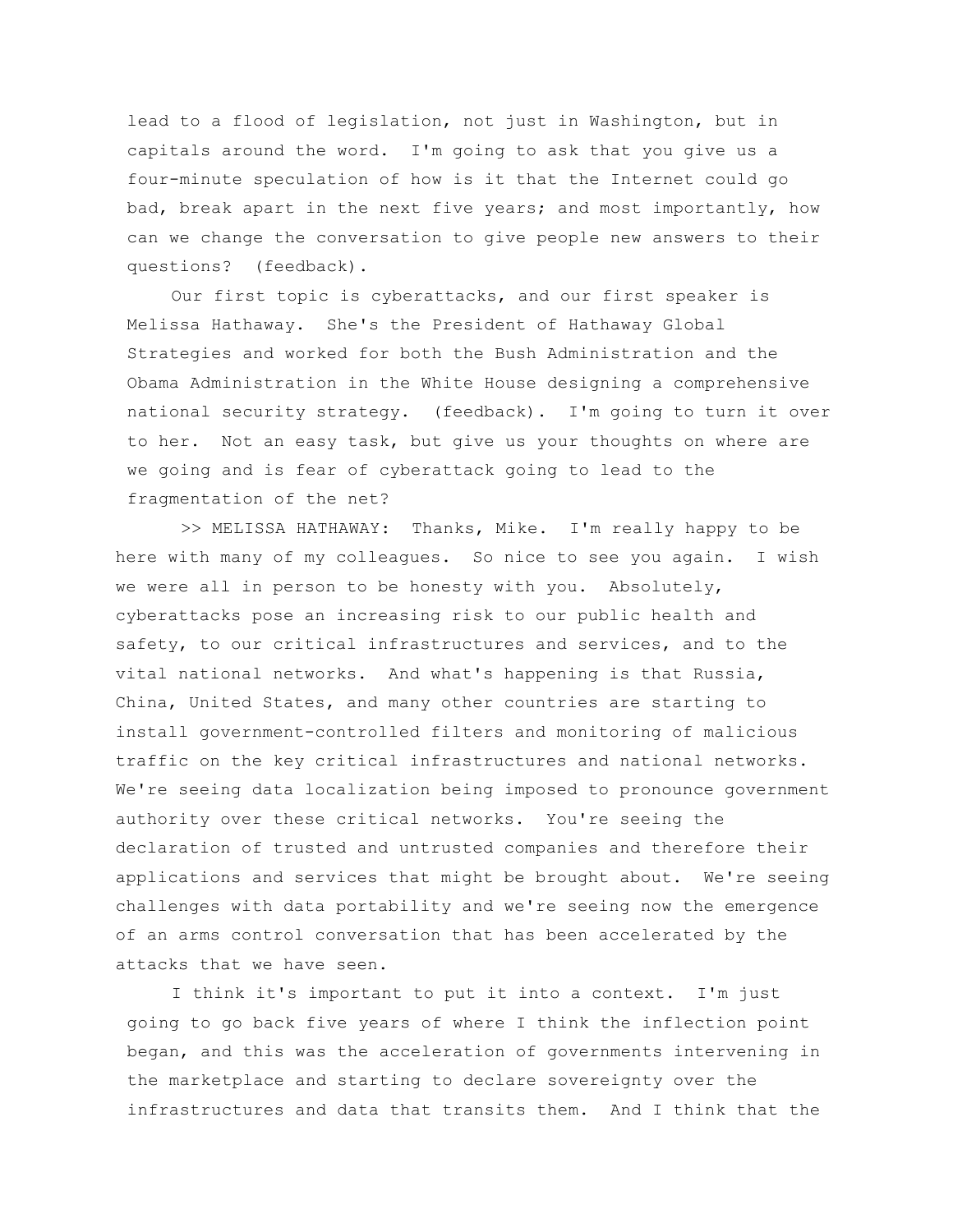seminal year really was 2017. In May of 2017, you had the first globally implemented ransomware conducted by North Korea called Want to Cry, effected rail, health care, telecom, brought down the majority of the UK healthcare system. A month later followed by another one attributed to conduct by Russia of a weaponized software update that actually destroyed key industries around the world in more than 100 countries and caused more than 100 billion dollars of economic impact, and within that you saw key transportation and logistics systems brought offline with one of the most important companies being hit with a shipping company that represented 7% of Denmark's GDP. It took them months to recover and you started to see a national conversation in many countries starting to talk about what needs to be done.

And then in that very same month, you saw an industrial control system operational technologies from Triton malware targeted against Schneider electric industrial control systems and was designed to sabotage and map the networks and conduct remote control over those operational networks, and as you know it brought about a challenge with a chemical facility in Saudi Arabia that could have actually been a natural disaster.

2018 was the year of the data breach of collecting personal identifiable information about the top five breaches being Marriott, Equifax, Cafe Pacific, Facebook, and British Airways and you started to see the monetization of our citizen data and the underground market and profiling for the artificial intelligence algorithms where we're starting to see algorithmic warfare being used to perfect the new algorithms behind the facial recognition technology.

In 2019 it was ad hoc innovation. It was blocking the Internet by authoritarian governments to actually promote their own political stability in 35 countries. You saw DNS hijacking and targeted malware against core infrastructures and you saw the unique use of drones now to shut down aircraft in key airports in New Jersey, London, United Kingdom and Milan Italy. In 2020 it was the year to exploit and exploit the situation of COVID, and you saw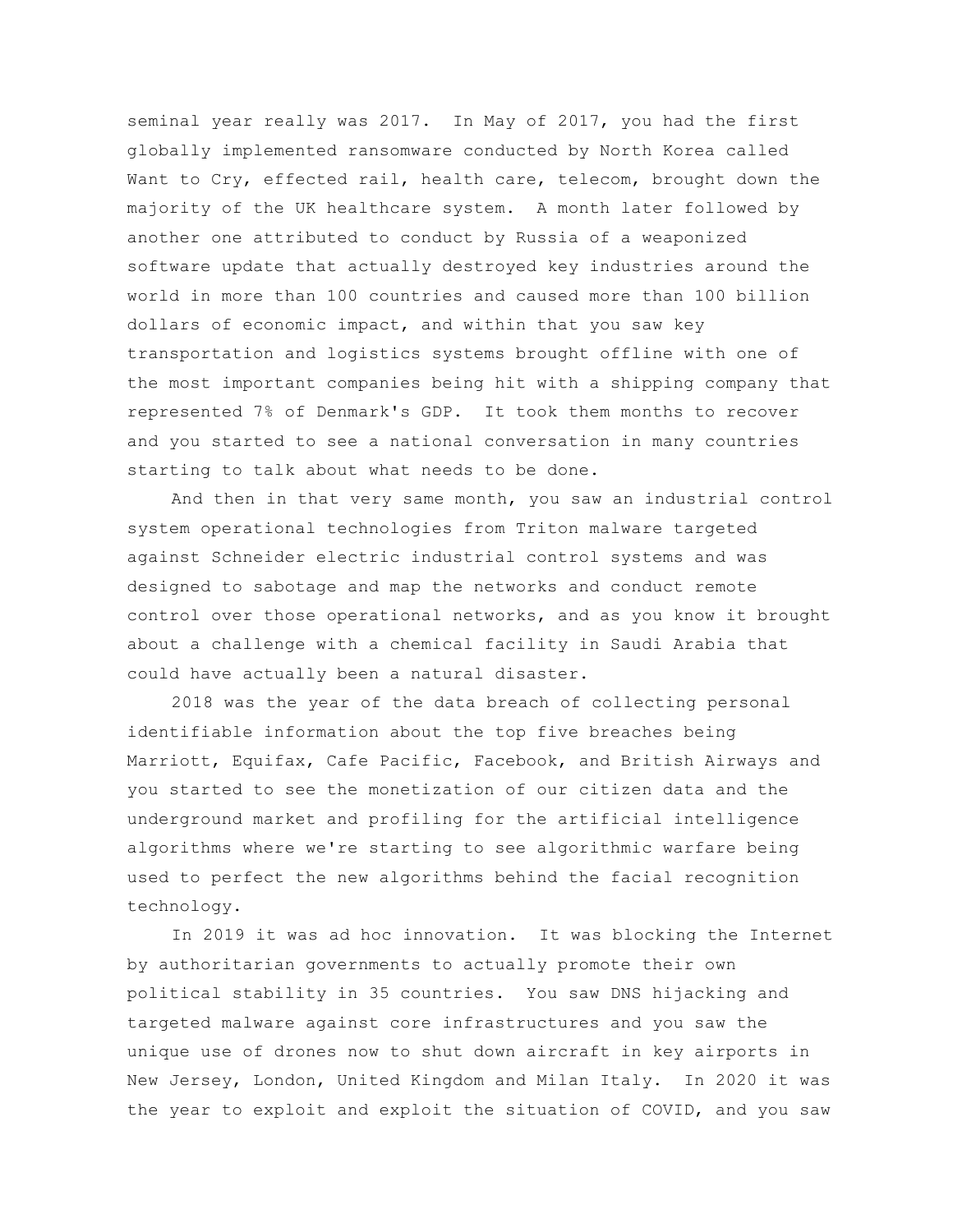that really 9 rapid uptick of ransomware and distributed denial of service attacks up almost 700% in key markets, and the theft and disruption of vaccine research, and then key things that happened. In the United States you had united health care services brought offline, 250 hospitals in the United States no longer able to service the sick. You had Israel and Iran going back and forth between the port systems and the water supply systems, and then of course we ended 2020 with the largest breach of an ICT industry and undermining the trusted fabric of every enterprise in critical infrastructure with solar winds which we still see today.

2021 brought it home with the beginning of the colonial pipeline knocking off oil and gas in the whole east coast of the United States, and conducted by another ransomware gang. JBS Foods who had significant economic costs and started to think about agriculture safety, food supply safety, when you no longer can move beef or pork into the marketplace. The latest last week is knocking off another IT industry and bringing about liability to the small and medium-businesses and knocking off the food supply of all of Sweden with one supplier. Ireland's health care system brought down for more than a month. Florida water supply nearly poisoned, and you start to see further and further of what's going on.

So, yes, cyberattacks have significantly impacted and countries are taking responsibility to protecting their citizens, for protecting the critical national services, and you're starting to see, and I think, an escalatory aspect between countries that could lead to conflict. So therefore, the reactions that are happening is the governments are installing government-controlled filters and monitoring. You're seeing governments start to take action, extra territorial action against other states to be preventative of trying to take down those malicious activities before they can conduct more harm. We're seeing trusted and untrusted companies being blocked or accelerated in the marketplace, data portability will continue to be challenged as governments start to monetize the data, localize the data, and declare the data sovereign territory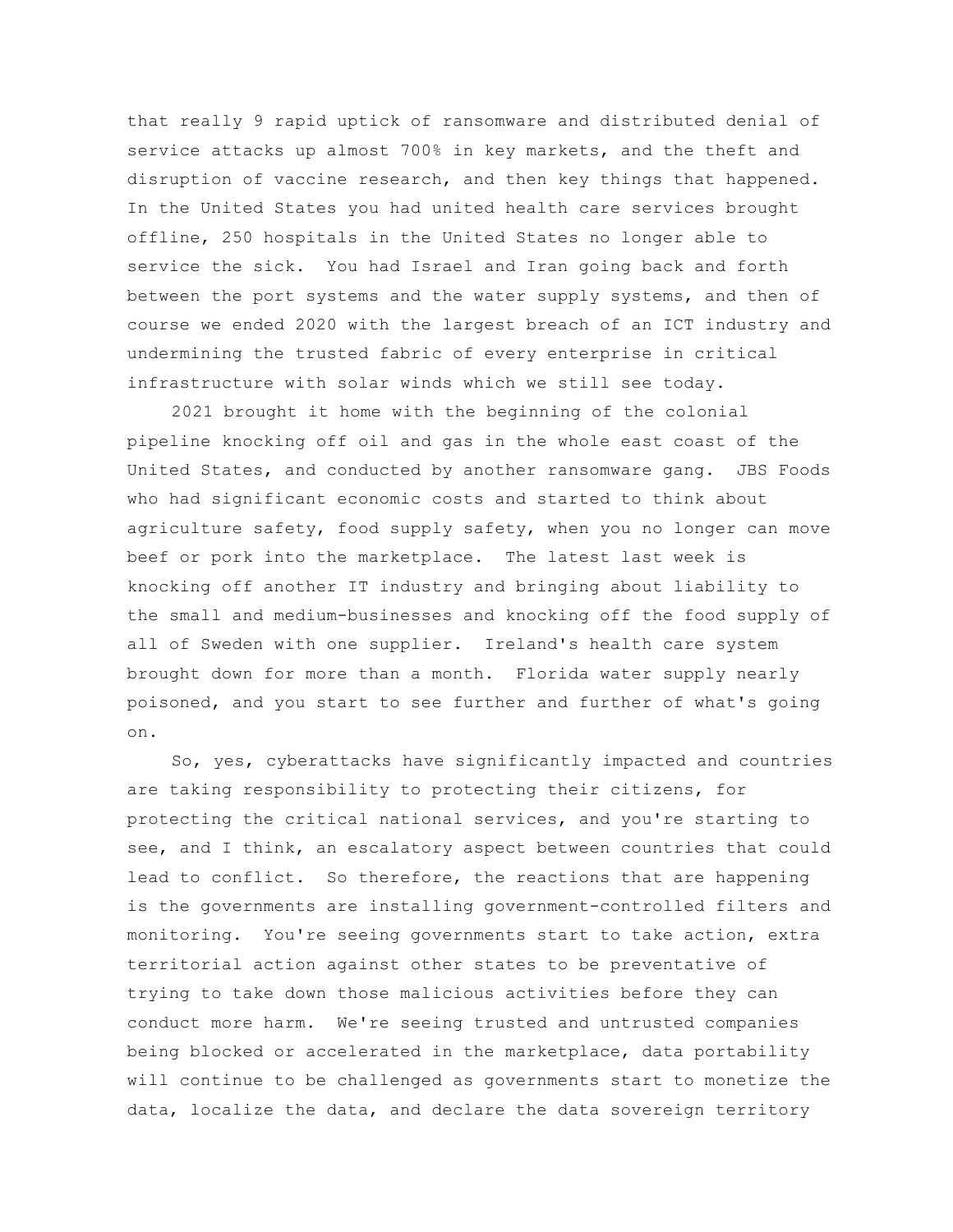of their government.

Arms control negotiations are on the rise and are going to be on the horizon, and I think the next five years, you're just going to see this accelerate and the tensions between countries going to continue to rise. Thank you. I look forward to the next scenario.

>> MIKE NELSON: Thank you very much. That may be the scariest one. Our next speaker is Harriet Pearson, and I got to know Harriet when I was in the office next to hers at IBM in Washington. She became the first Chief Privacy Officer of IBM, one of the first corporate chief privacy officers anywhere. In the last four or five years, she's been not only continuing her work in data privacy but also become a leader on cybersecurity law and working with companies around the world as senior counsel at Hogan levels. I can't think of a better person to cover the question of how are conflicting privacy rules and requirements for data protection going to lead to fragmentation of the net?

>> HARRIET PEARSON: Thanks, Mike. I hope folks can hear me. It's good to be with you all. I am marking -- I'm not sure I'm celebrating, but at least I'm marking my 25th year of working on these issues, privacy and backing in from privacy and data protection into data security and cybersecurity. And I'll paint a little bit of a picture around both privacy and data protection as well as data localization. I may have a little bit of a good-news story in my view with at least privacy and data protection laws and concerns. You know, on a global scale, I think the battle or the debate over should there be law or not law, and should be the Internet be regulated and you know what we were discussing 25 years ago which is let's rely on self-regulation until there is a need for law in data protection or privacy, and I think that discussion and debate is over now and the question is, well how? It's the how.

Largely around the world, privacy laws, if one looks at Professor Graham Greenleave's compendium and he tracks every year the number of privacy and data protection laws adopted globally and the rise has been pretty impressive over the last 15 years with over 100 or some large number of countries around the world now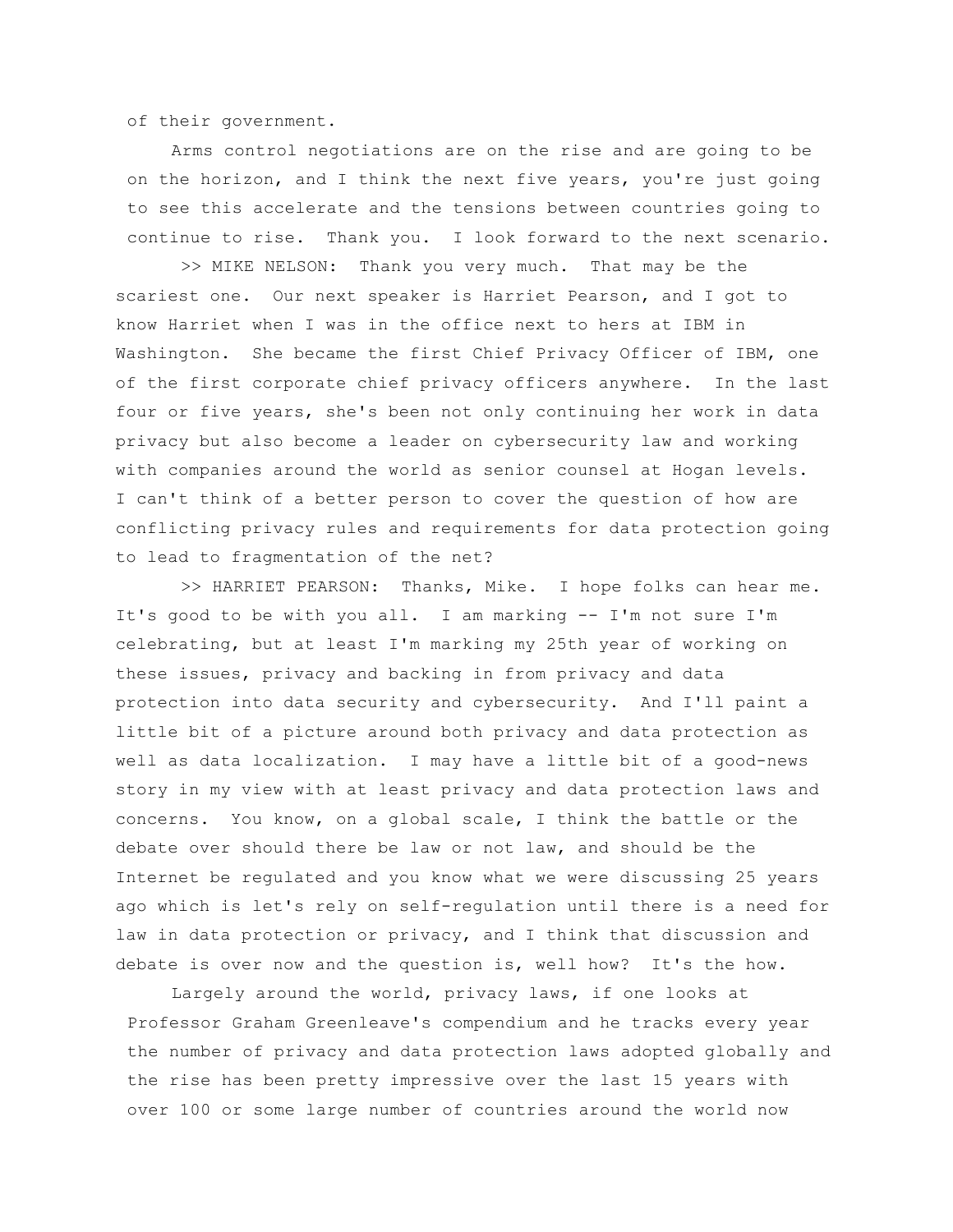have adopted laws that are somewhat similar to what I'll call European-style laws, comprehensive laws that treat information that relates to an identifiable individual, and that's a pretty broad definition, but treat it with I'll call it a cradle to grave set of obligations that apply usually to private sector, corporate company, or non-law enforcement entities, and that rise of those types of laws being adopted is one phenomena that I think will continue. It can't go that fast over the next five years, but it's already been substantially accomplished. And the United States is discussing at the Federal level, of course, such legislation, and although I don't think it will be of the same detail or with the same details. The important thing for the Internet and fragmentation potentially is the data -- there is a data transfer obligation embedded in many of these laws that relates to access or transfer of information that relates to an individual, usually known as personal data, and the question is well how can that be accomplished in a reasonable and not overly burdensome way and is it blocked?

And the short answer from I'll say from a lawyer's perspective, you know, and my colleagues and I have been working through many companies facilitating transfers and global flow, is that, you know, it is becoming -- it has become more burdensome, more compliance focused to transfer information or access information across for commercial purposes, there is no doubt about it, but I think the counter here is that there are mechanisms for doing this. Is it as easy as it was back 25 years ago? No, it is not. It comes with maturation, and the question is well how will we shape it, how will those mechanisms work? I'm sure many of you have heard of and perhaps looked at and worked with this concept of the privacy shield, which was famously invalidated a few years ago by a decision in the New York Court of Justice called Shems 2 and there are mechanisms being put in place to address the concerns offer government, you know, government surveillance and capabilities in other issues that led to the European Court of Justice ruling, and low and behold, Europe recently announced a new and updated set of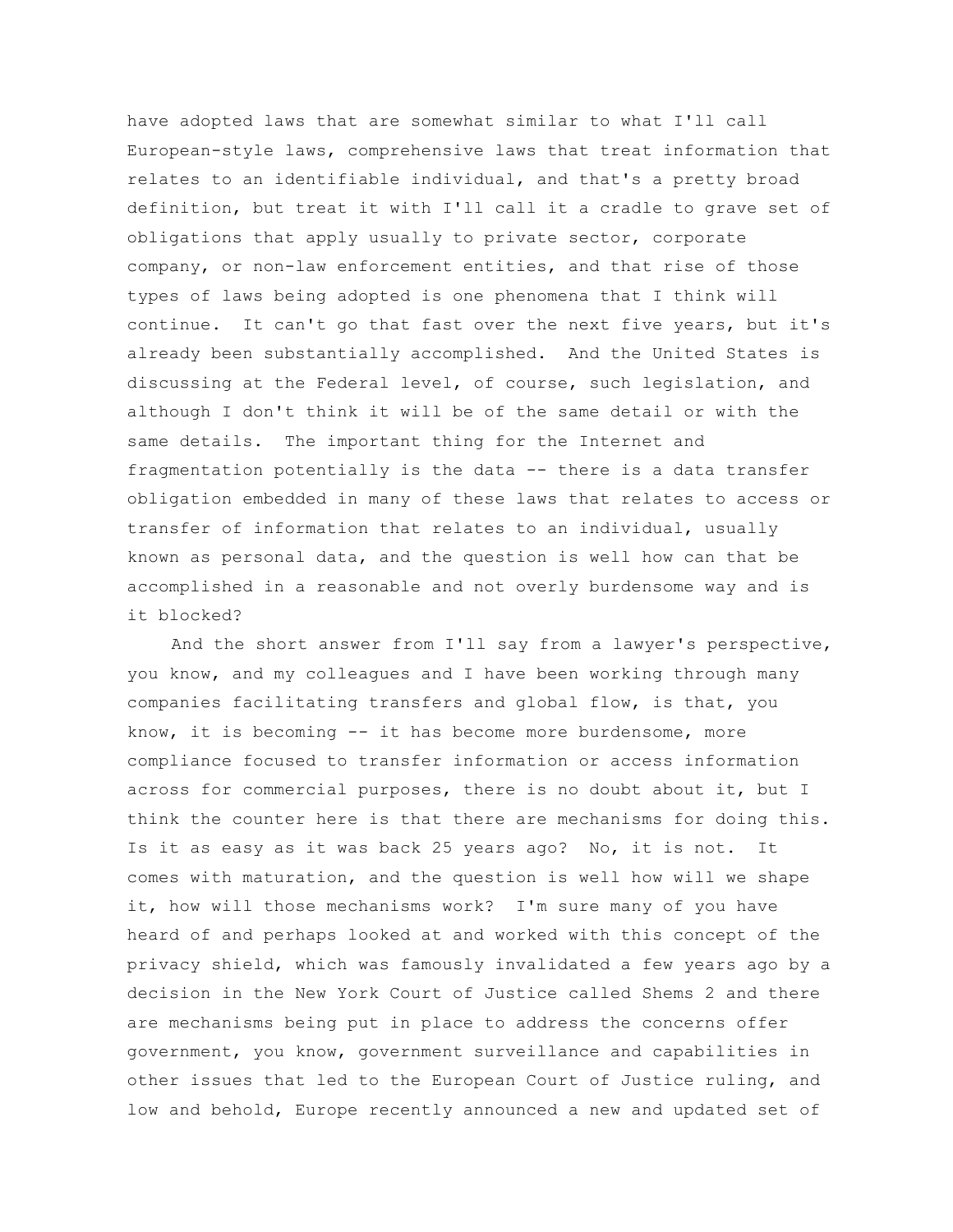what they call standard contractual clauses which are approved for use with some other guidance and some direction on facilitating the legal, legitimate flow of data from Europe to other jurisdictions that. Is an important marker. There will be ways to facilitate transfers.

And with respect to the EU and U.S., discussions are underway at a political level with the new administration here, you know, working on facilitating an updated and renewed or whatever it will be called, privacy shield, which is a handshake between the two jurisdictions to facilitate even further for particularly smaller companies or companies that want to have the ease of that mechanism for going forward.

Trade-based agreements are also places to address personal data flows, and I think there have been some examples of success there. And Europe has increased a number of countries or jurisdictions that it finds quote unquote adequate under its law, for example like Japan and others. And while one can find a lot to discuss and debate around the mechanisms and particulars of these laws, data protection or consumer privacy laws, overall, I would say that the DNA of these laws, about 80 to 85 percent of the requirements are somewhat similar. And so for those operating globally, there is a way or there are practical ways to construct a global-looking view of what is the organization's approach to data privacy, data protection from a commercial perspective, and note that I'm not dealing or touching the government access to information, government surveillance issue because that is complicated, but it was always there. It was always fragmented, and there I think I would kind of go back up to Melissa's point and probably the others will speak to, you know, that this is where discussions need to occur around how we, you know, various blocks and how one does deal with government access to information. Obviously in the United States this has been a fair amount of debate and legal work around it.

>> MIKE NELSON: So, Harriet, before we get into that, that will be another half-hour lecture, so let's not talk about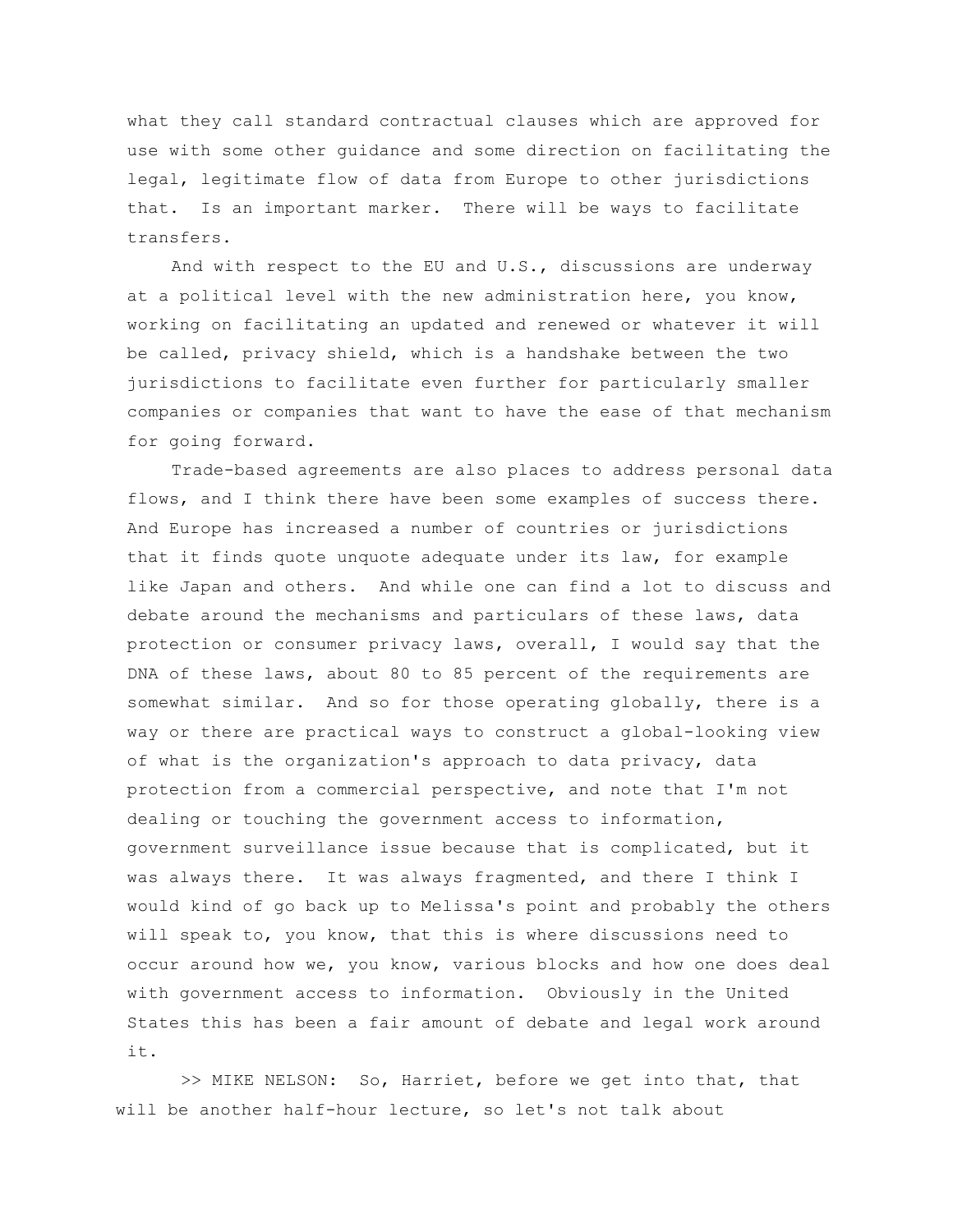government access.

>> HARRIET PEARSON: I will not. The bright spot here is - two bright spots to know about is 80 to 90 percent of steps to comply with these laws are common. These frameworks can be interoperable, and privacy by design and privacy engineering, for those of you that are technologically oriented or process oriented, there is a fair amount of energy in that discipline and that kind of development of discipline and of framework like the NEST privacy framework can enable an international approach to privacy concepts, data protection concepts in data technology which is promising, not easy, but promising and I think will advance over the next few years. Data localization is a harder issue to address, and I think it's thorny because the motivation and drivers are sensitivity of data for governments, they want to facilitate law enforcement access, and there is outright protection, so there are risks associated with local organizations that have to be managed and I'll leave it at that.

>> MIKE NELSON: Thank you very much. That was a very tough task but you did it very well. I think the even tougher task will be our next speaker, Deji Olukotun with Sonos.

>> DEJI BRYCE OLUKOTUN: You got it.

>> MIKE NELSON: Thank you very much. We practiced the other day when we talked. He's sort of a multistakeholder man, with the corporate world now, but used to work at Access Now and before that was the person who launched the Digital Freedom program at Pen America and writes science fiction, so he does a lot of scenarios, knows how to do them, and he gets to do a scenario or three or four on how cultural differences between countries could lead to fragmentation of the Internet. Take it away.

>> DEJI BRYCE OLUKOTUN: Thanks. Thanks, Mike. I'm definitely talking in my personal capacity here and I'm going to shift up the tone a lot. I took a pretty broad interpretation of your mandate. I'm actually going to read you a little tiny flash. This is dolled the blue hot blues. It's the year 2026, there is a hotly contested election in Texas that is going to tip the balance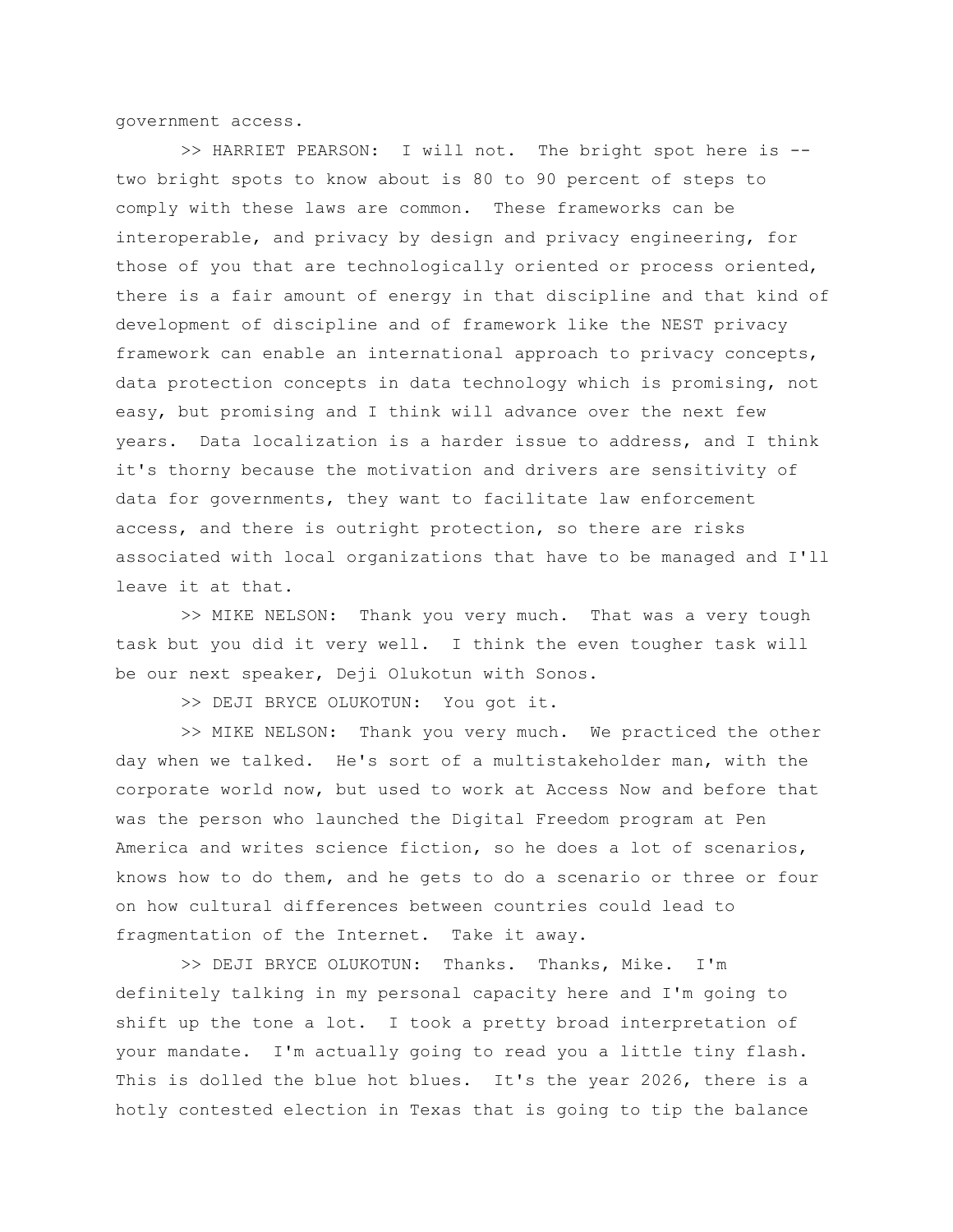of the U.S. Senate. Two weeks before the election, the candidate lucy dies of cardiac arrest while on a private weekend retreat. Only her family and inner circle know of the death but the election is so close that if the news were revealed, the opposing candidate will surely win. With so much at stake, the team hastily decides to cover up the death believing her normally secluded lifestyle would prevent journalists from asking too many questions. Just in case the team uses off-the-shelf keep fake technology from Russia to release a 15-second campaign video in which she yells, "hook them horns" on the eve of an important college football game. Watching the words a minute pane video late at night while smoking legal Cannabis a blue hop artist, blue hop is a combination of bluegrass and hip hop, questions the authenticity of the campaign video, and he releases a song on YouTube that goes, Garbazian home range alien, don't rob me, show me the body. The banjo riff is surprisingly catchy but more than that catches fire and goes viral for a few minutes. Until YouTube's AI flags the video for takedown and automatically refers the video to the police for inciting violence against a political official. He spends the following day behind bars before posting bail. The election proceeds as expected and she wins by narrow margin. Vindicated by announcement that Garbazian died and talks to popular host, news leads to protests riots and undermines trust in the political process.

There are two reactions to this scenario from 2026, the first is a negative one. Legislators around the world introduce bills banning deep fakes and mandating digital platforms to take them down. Anyone possessing deep fake technology is subject to civil or criminal penalties including in the medical profession. Worldwide, countries should down the Internet around elections citing concerns about interference and deep fakes, and as a cruel aside, advertisers pull their ads from any videos or content with Blue Hop music.

Positive scenario, stakeholder restore trust in the political process. A well-funded global multistakeholder body on deep fakes involving academia, government, industry, and Civil Society is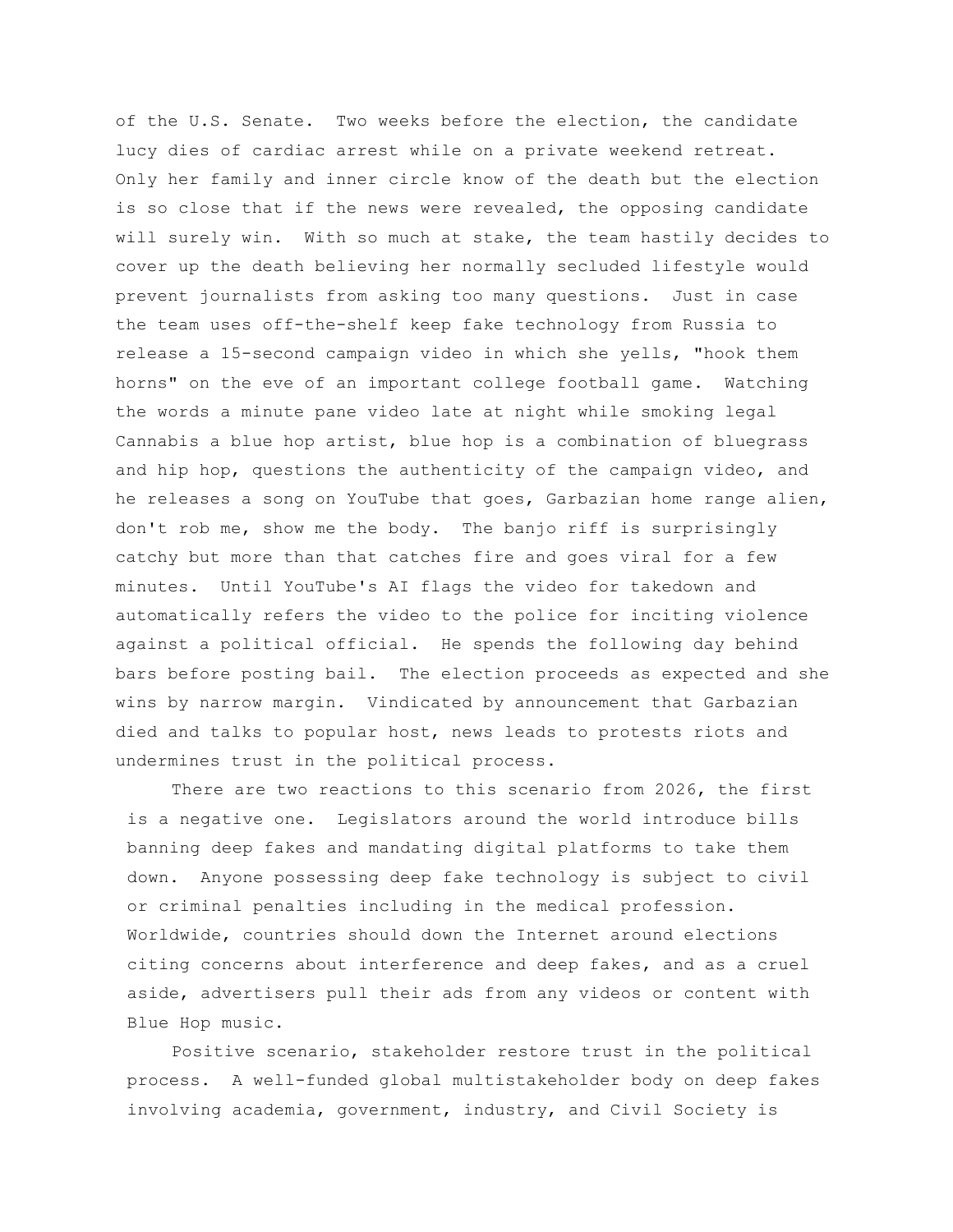formed. A clearinghouse, the clearinghouse quickly labels videos of public concern authentic or not based on deep fake algorithms in near realtime. There is transparency around decisions in both plain English and machine-readable format and there is ESG reporting on how platforms handle deep fakes leading to investor scrutiny of platforms. Human rights principles of free expression and proportionality are used as a lens and Internet shutdowns around elections lead to international sanctions. Cultural changes as well. People build reality networks. These are associations constructed from empirically verified truths with trusted interoperability between these networks. These reality networks are grounded in the offline world and linked to online communities through new methods of authentication. Finally, Blue Hop surges in popularity and hot tweed sweeps the Grammy awards.

>> MIKE NELSON: That was amazing. Thank you very much. We'll have to reconvene in five years to see or, yeah, five years --I guess it will be five years to see what has happened November of 2026.

Okay, David. Give us this scenario for cyber criminals setting our policy.

>> DAVID BRAY: Well, thank you. It's very hard to follow on the heels of that quite impressive and actually all the speakers performing, but I will try to do my best. I was going to say that I often approach covers like this like jazz. I do Grammy jazz improve and try to build off things that have been said in the chats and as well as what's come before me so maybe I'm doing Blue Hop this time trying to make it move forward. So, on cybercrime, I'd like to put forward a premise, which is that the good news is we succeeded in democratizing Internet technologies. The bad news is we've succeeded in democratizing Internet technology, and so that means that people can now do things that were only possible either by large nation states 20 or 30 years ago or very large corporations and we already heard a little about what's happening in the era of what's possible as we see what deep fakes are, and reality is you don't even need deep fakes to do some of the cybercrimes and biggest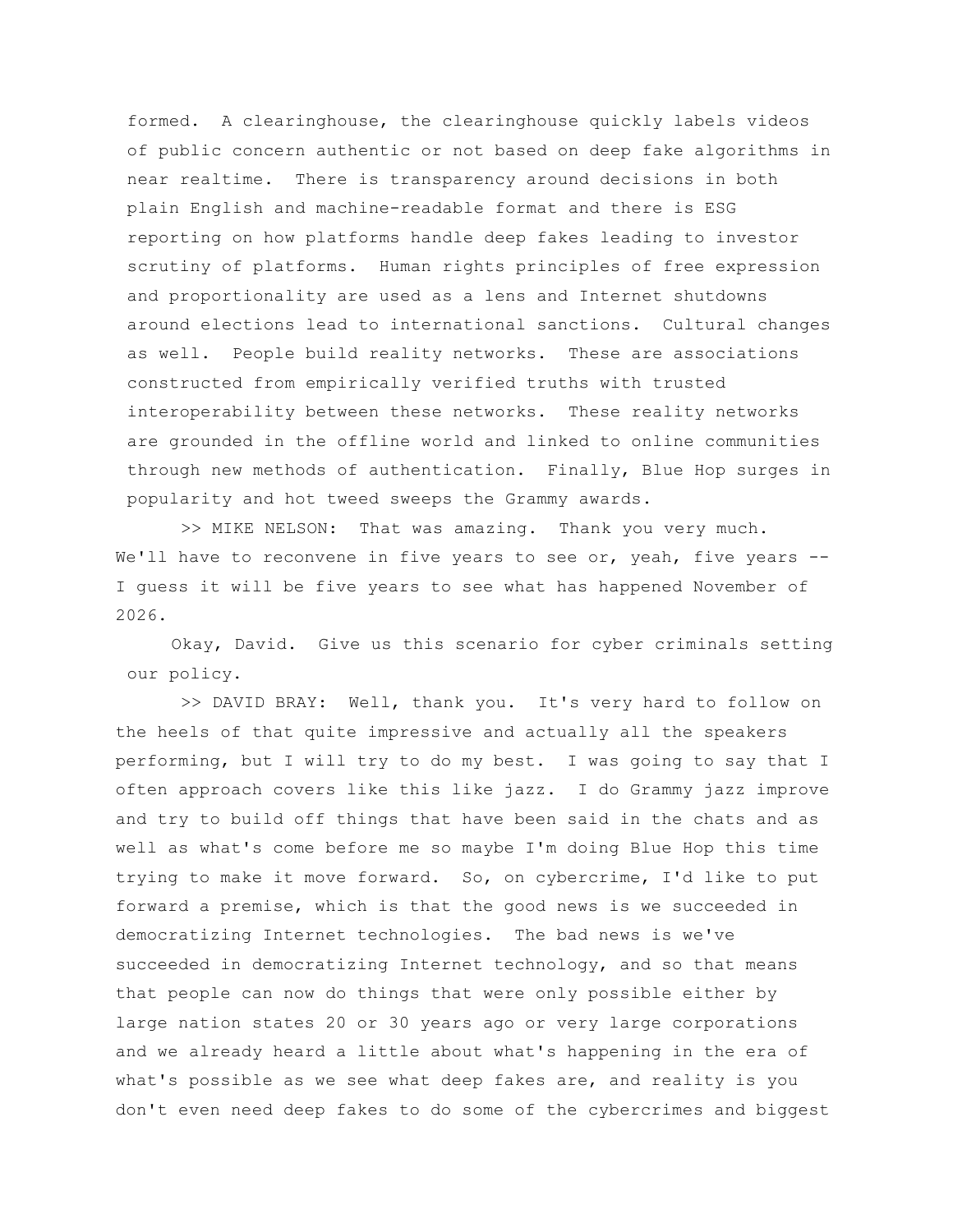one as we heard from Melissa is ransomware which has gone I believe from four years ago it was 5 billion dollars in estimated total global damage, and 10 billion the following year, to 20.2 billion, and so anybody's guess as to what ransomware damages will be this year but it's not a good trend. What we're seeing is that it's cybercrime, but it So, also seems to be cybercrime, and I won't say as a political tool, but it seems at least sanctions as long as it's not used against your own country in some cases. So, we're seeing that be a bit of an issue as some of you may know, that some of this ransomware if you go ahead and put your keyboard in a certain alphabet, it actually deactivates some of the ransomware and I'm not saying that you go and do that but that's appear interesting finding there.

So, we are facing the challenge that as said earlier by Nick, it could very well be the reason why we're seeing a raise in ransomware aside from the fact that the tools are democratized but we're also seeing decreasing failed nation-states so this is a way to make money as long as you don't do it to yourself and it's a way to sort of import capital from overseas, and so it raises interesting questions in terms of both how do we address it. Is this something that can a small startup ever expect to have a suite of tools that a large company or large government organization might have to defend itself? Could, you know, several industries, you know, whether it be schools or library, do we expect them to spend the money necessary to defend themselves or is this something that we need to actually start thinking about ransomware protection as a utility and so I raise this as something to think about in terms of moving forward.

So, but it's not just ransomware as things that we need to be facing. We're seeing increasing phishing and whaling in terms of impersonations. We say about a year and a half ago what was rumored to be a deep fake audio that impersonated the CEO and requested a transfer of funds; and unfortunately, before anyone thought otherwise, the funds were transferred and then they disappeared.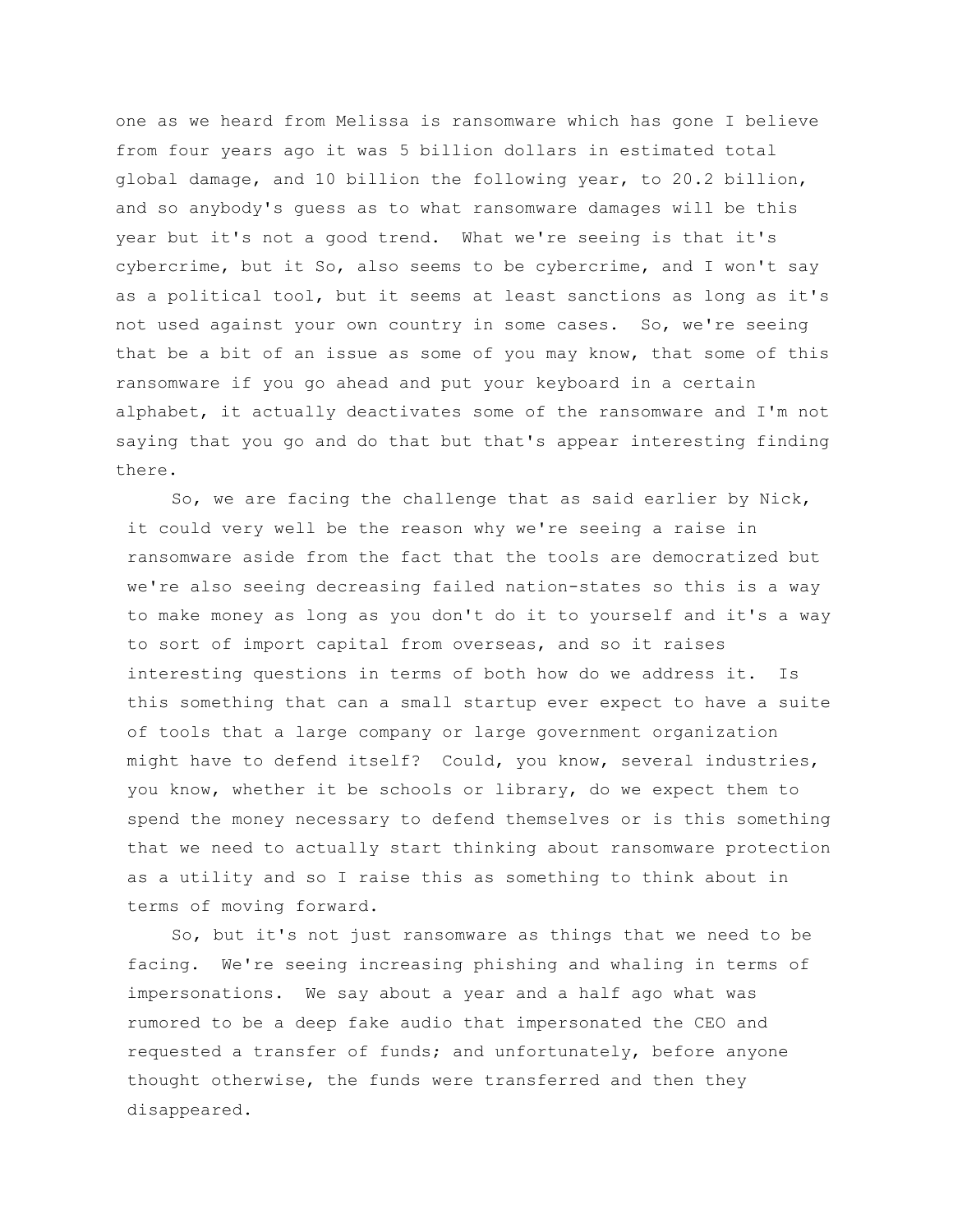And this is being aided in some respects by the increasing use of Crypto currencies and Bitcoin being one but not the only one. The good news is it seems behind the scenes that governments developed relationships with some of the Crypto currency platforms after the colonial pipeline attack, there was apparently a stop of the payment before it actually reached the individuals, and so that's a success that probably went behind the scenes and should be celebrated, but it does raise questions like will we see nations, and I mean China already band Bitcoin more for concerns about power usage, but will we see other nations say we don't want to allow Crypto currency not only for power concerns but aiding and abetting ransomware payments. That may not be purely the reasons to say and do that, but at the same time we see the raising Crypto currencies we say nation-states launch them, United States is think being a digital dollar and some countries are implementing it, but it may very well be convenient when you launch your central bank digital currency for your nation to also at the same time ban certain Crypto currencies for those reasons to make the swing back to central bank digital currencies, and that then raises back to Harriet's point which is are we comfortable with the privacy that these currencies collect in private information, banking transactions, what you spent, and what can be done with the data, and even if it's deidentified and as we know even the best attempts of deidentification if you have enough dataset you can get it back to the individual. So, the last thing I want to share is we should be prepared for this get messier and harder. For what Melissa said I'm also on the side I think there is going to be increasing cybercrime because that's where the money is. Why do people rob banks? Because that's where the money is. Why do people go after raw data? Because that's where the money is as well. Until there is a better approach to deal with data, expect the data to be held hostage as a source of data because there is money in it. Another thing is space. They may sound strange but there are other efforts going there. At the Geotech Center we're working with companies thinking about putting in space memory and processing power when we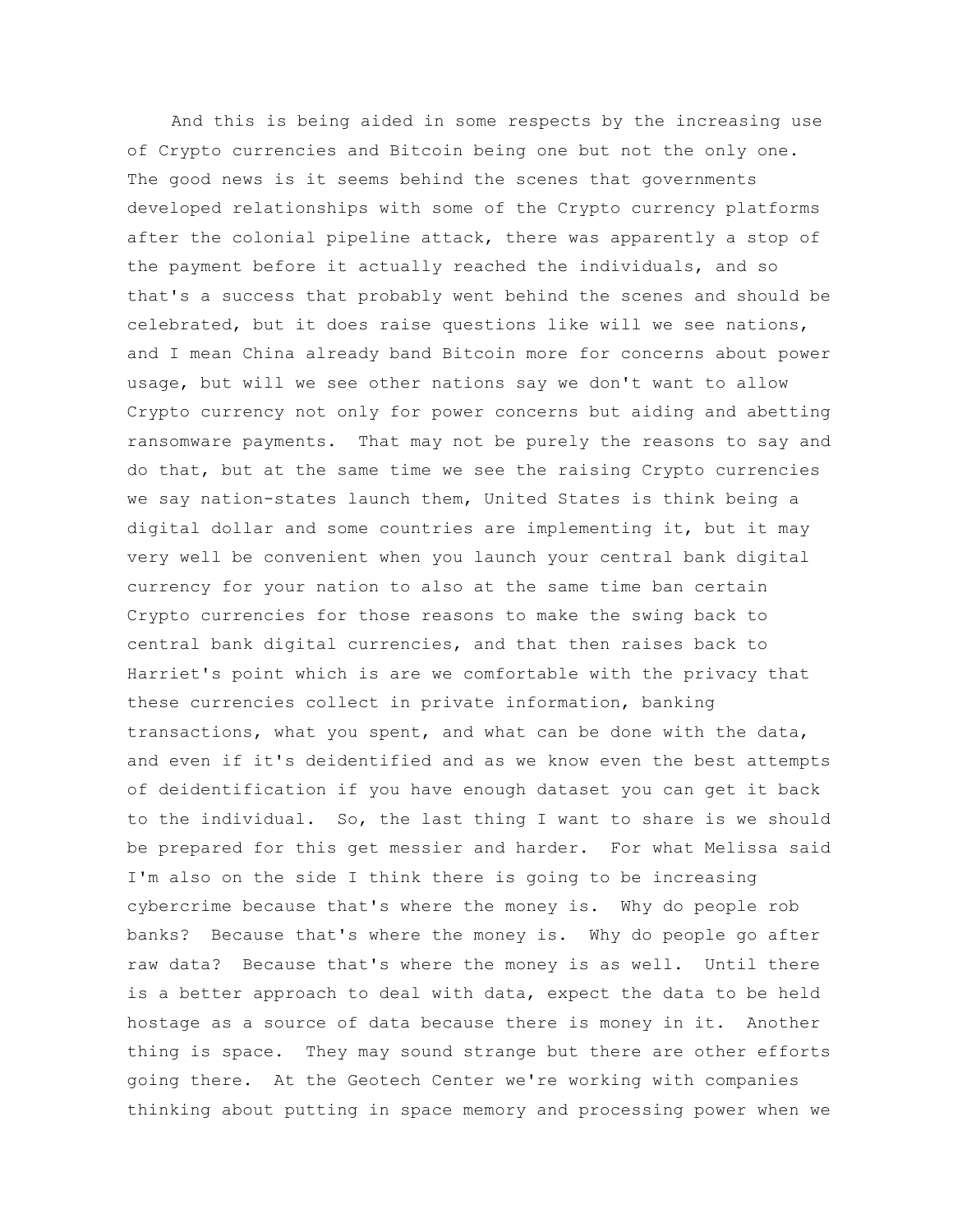look back at it will be quite tremendous in terms of capabilities possible. And when you can process things in space, you do have to ask, whose geopolitical jurisdiction is it? Is it the jurisdiction that actually chose to launch the satellites, is it something else, and how do we make sure that we don't end up launching the new silk web in space and all the challenges that may come from that as well? And so it's going to be an interesting feature and the last thing I'll say is that at the Atlantic Council Geotech Center, 2020 was a challenging year as I imagine for all of us not just with the pandemic but we succeeded in bipartisan consensus on what the United States means for tech for good in a bipartisan sense with regards to secure data and communications with regards to trust and digital economy, resilience of supply chains, digital health technologies as well as space, and I'm going to share that link in case you're interested and we do also have a one-page cheat sheet if you want to skip the longer report, then can go to the single chart. There are recommendations and as mentioned, we have bipartisan consensus and Mike McCaul from Texas. And with that I turn it back over to you, Mike, and I hope to have a robust conversation now on how to blend this and move forward together.

>> MIKE NELSON: We have 35 minutes to do that, and I want to thank all of you for being very concise, very provocative, and opening the door to lots of good questions. Let me ask a really quick question of you, David, and then I've got a quick question for Melissa. So, one of the issues on the table is encryption and countries trying to impose severe restrictions on the use of encryption, particularly encrypted communication services because terrorists are using them, criminals are using them.

By the year 2026, how many nations around the world will have effective ways to control encryption, the use of encryption by their citizens?

>> DAVID BRAY: That's a good question. I think there is obviously the concern, and I think whether it is putting something in the middle so the encryption looks like it's working when it's not, or basically just trying to put a ban. I think, you know,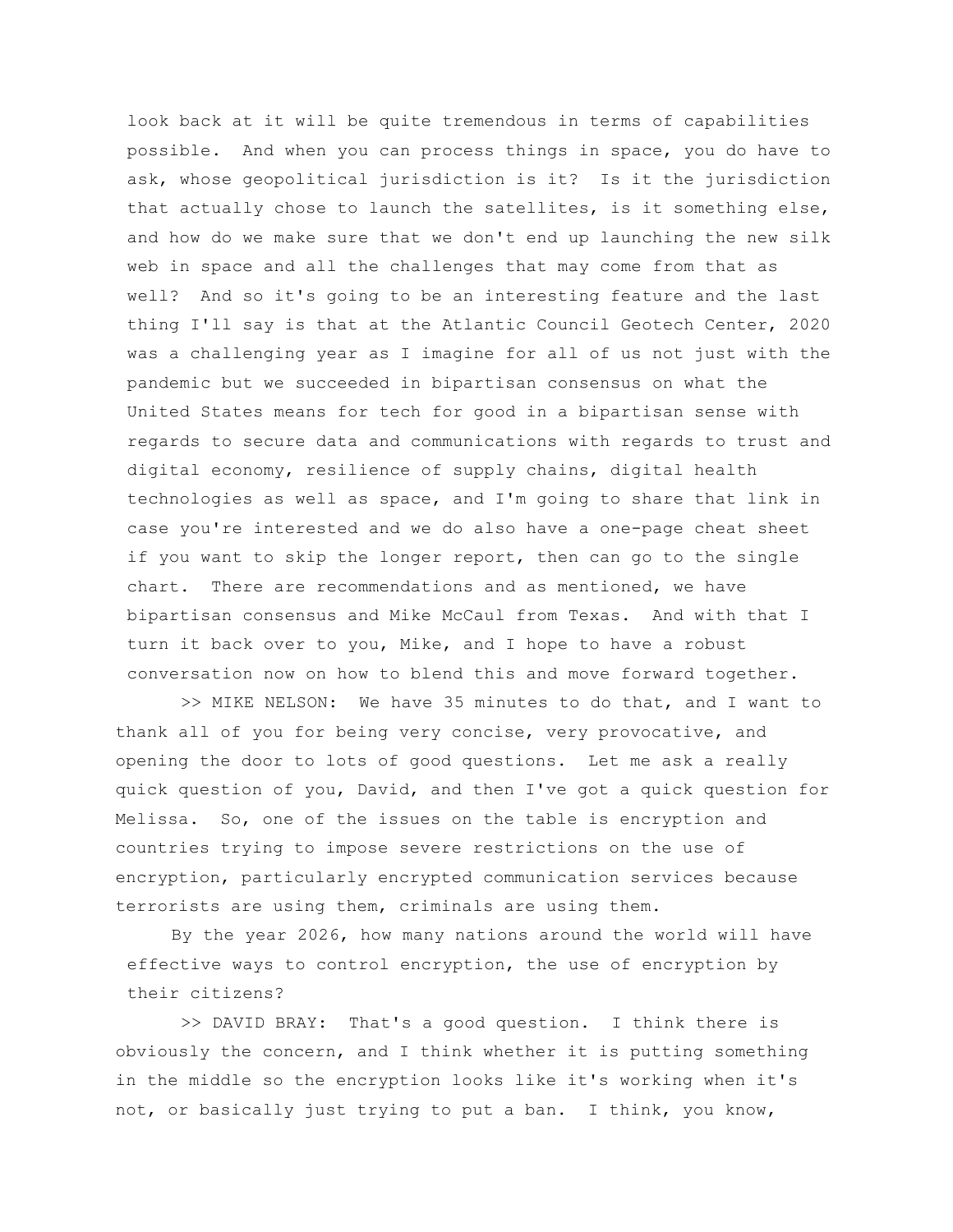again going back to Nick's diagram, if I was to guess, and again if I had a perfect crystal ball, I would be playing the stock market right now but that said I would probably say we estimate about 20%. And we see this as a technology that's being exported and now that said, while we're being caught up in that debate about how many nation-states are going to effectively make encryption moot on the Internet, let's also just be tracking and I'm not saying 2026 is the year, but we should start thinking about also quantum resistant algorithms because it may very well be that we embrace encryption only to find out, I'm sorry, that type of encryption is no longer useful in that area as well. And so I think it's a dual strategy in which personally I am not a fan of devaluing encryption and I'm all for it. I think, yes, there are risks and you have to find other ways to tackle those issues because what you give up is not worth it, but we also need to be ready for when even if we do embrace encryption, for encryption to become as we know it, moot because of quantum computing.

>> MIKE NELSON: Just to do a plug for last year's IGF USA, there was a very interesting debate over this whole question of encryption. Melissa I'm going to give the easiest question. I've gotten several requests, that people want to know what the name of your charming dog is, and whether we can get a picture so we can put it on the pets of the IGF USA.

>> MELISSA HATHAWAY: Sure. My golden retriever is named Kamis after the wine and the Australian cattle Shepard mix because there are two here, her name is Jazz and I'll work on getting a picture of them in this camera here for you.

>> MIKE NELSON: Thank you for bringing them both to the show.

>> DEJI BRYCE OLUKOTUN: Mike, can I ask a quick question for David. You use the term phishing and whaling, what do you mean?

>> DAVID BRAY: Whale something a specialized term of phishing in which you're going after the CEO.

>> DEJI BRYCE OLUKOTUN: Like the example you gave.

>> DAVID BRAY: Exactly.

>> MIKE NELSON: A couple of questions, first to Steve, we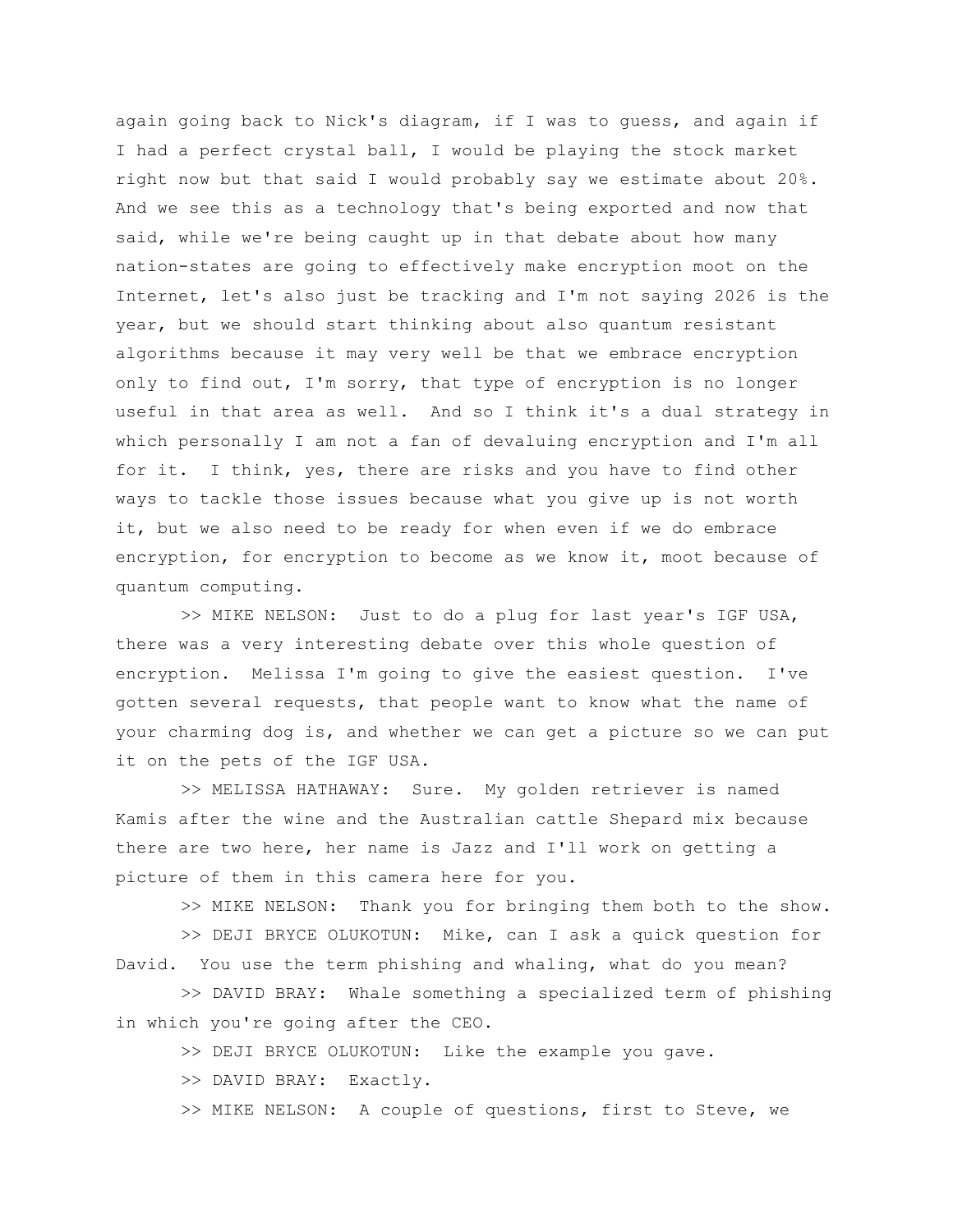mentioned how national capitals are trying to close down the Internet and the fact is that things are happening right here in the United States, and state laws are being passed leading certain services not to be available, and then I'm going to turn to a question from Amir on the Q&A, and we'll go from there. Steve, your question.

>> STEVE DELBIANCO: Thanks, Mike. This is a true and ongoing example to show a scenario that's both credible and very destructive to innovation and fits tightly with scenario 2. The state of Illinois enacted the nation's first biometric privacy law in 2008, BIPA, biometric information privacy act and intended to address fingerprint data collector who used the information in an unauthorized way. So, the law says that before you collect any biometric information, you require a written notice to the person and then get their written release, just to collect it and not to use it. Well, that entitles in this law, anyone whose data is collected without a written release to a \$5,000 claim for every incident without any showing that they were harmed or any intent to harm them. This has been a real boom to predatory trial lawyers and a real pain for Illinois consumers. The Chicago Law Firm Edelson is legendary for having brought class action law suits on behalf of unnamed and unknown consumers in Illinois who may have used facial recognition to tag faces across their own personal photo albums without written release from family members, friends, and teammates whose photos were in the albums. He won over a billion dollars suing Shutterfly, Apple Photos, Amazon Photos, Facebook, and Google; so today, those services do not allow you, an Illinois customer, to tag your own friends and family photos online.

One more. When Amazon and Nest developed doorbells with cameras on them. People everywhere except Illinois have been able to use it to recognize the faces of family members, daycare providers, housekeepers, schedule visitors and deliverymen and both to inform your Nest camera that someone is there and go a step further to unlatch the day if you connect that. That future is not available in Illinois. So, when the legislator who sponsored that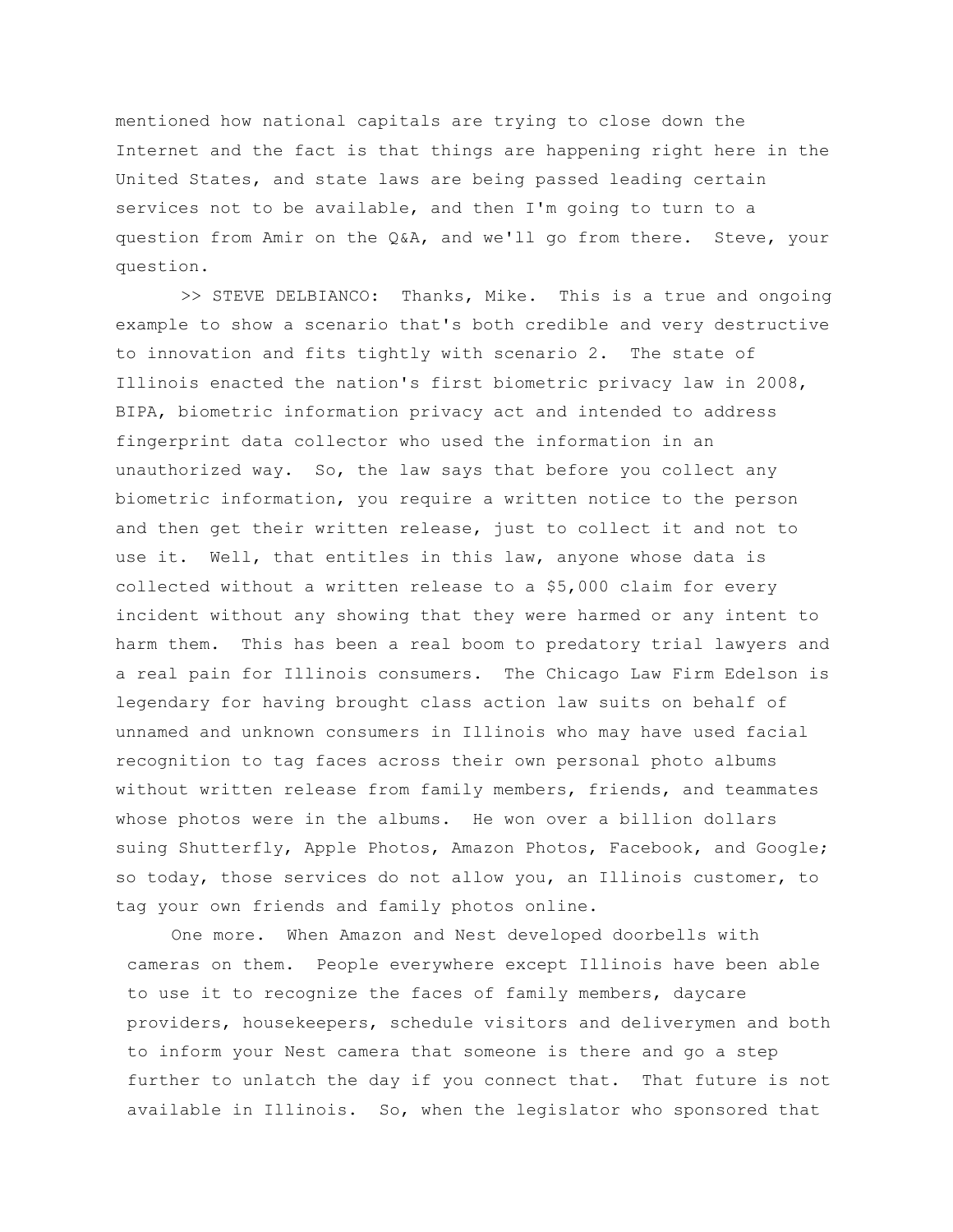bill saw the unintended consequences, he tried to amend the law, who do you think spent bills against that, the same law firm whose partners have yachts and opened an office in San Francisco. I close by saying law suit abuse by predatory trial lawyers is a particularly American problem and so our international audience at the global IGF, they just nod their heads in amazement, but now this really is very much our problem and more than just an unlikely scenario. So, I'm interested to hear how you panelists think we can avoid this type of outcome via alternate solutions. Thanks, Mike.

>> MIKE NELSON: Thank you. Okay. Harriet?

>> HARRIET PEARSON: So, two quick points on that. Thank you. I think there are other states that have passed biometric privacy laws but lack a privacy right of action and you don't hear about those, and all eyes are on Illinois from a business risk management perspective, and I agree that I think the private rate of action is a key issue in the context of consumer privacy legislation here in the United States, and that is one of the details, and it's a very important detail that is still to be resolved at the federal level, and I think one answer is to have stronger federal law.

But you won't prevent the states from enacting legislation, but I think having a stronger federal law will help, so that's one point.

The second point is that perhaps undenounced to many of you all, Europe has enacted a equivalent of a class action framework via a new directive that is in the process of being implemented member state by member state that over the next several years will actually start allowing for private right of actions, collective actions as they call them there, and that is going to change the game because that combined with the rights under GDPR, General Data Protection Regulation, will actually introduce the dynamic in Europe never present before. Europe has always been regulatory, and it was always a balance between fairly reasonable or rational regulators or the relationship between a regulator and regulated and the stakeholders, and let's figure out what the right approach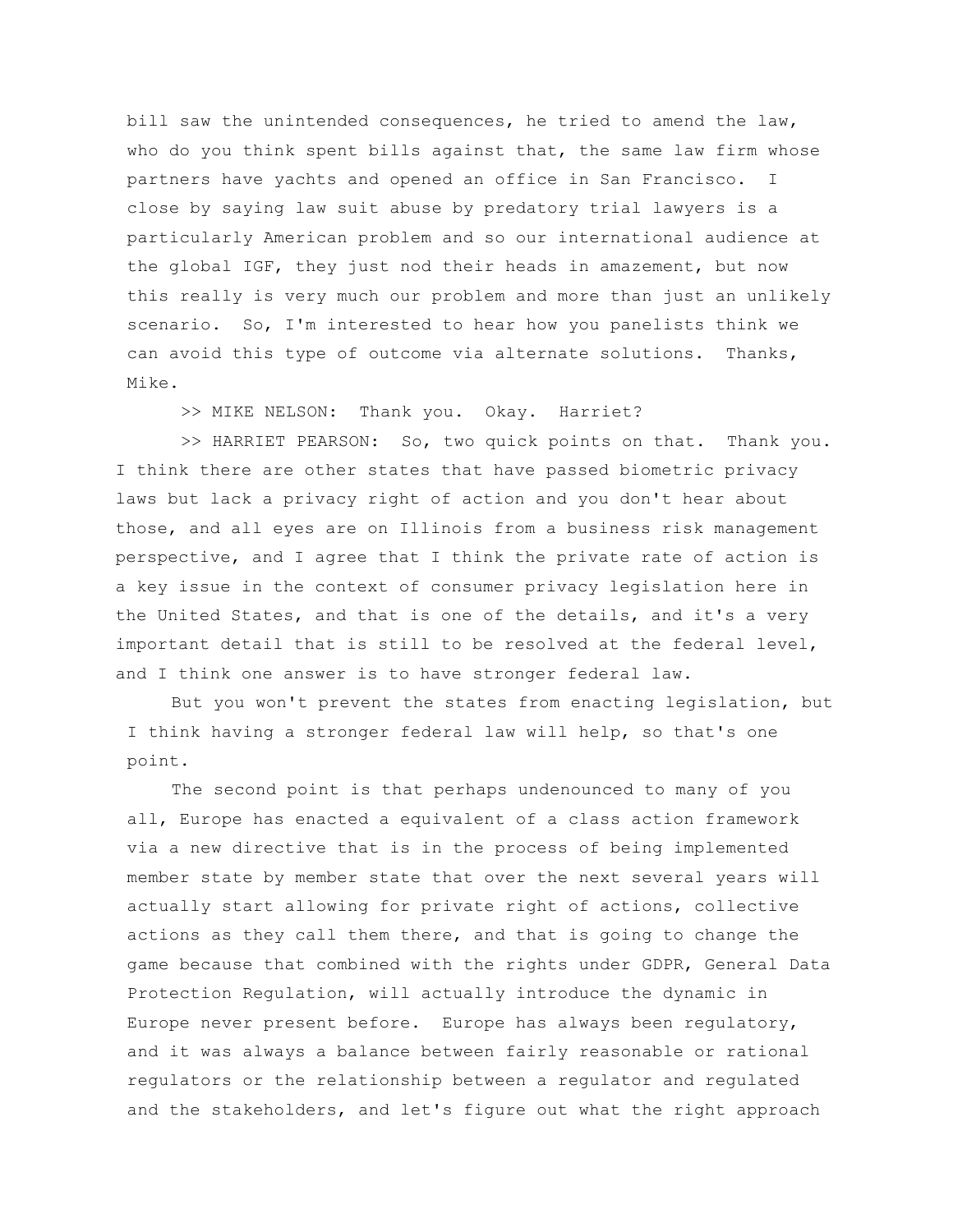is with some way and now it's a lot larger under the GDPR and this now introduces a different dynamic that actually may have the same effect as the prior speaker's illustration and so that's something to keep in mind. I don't have any great suggestions for managing the environment such that more private rights of actions are not enshrined in legislation but I think they're symptomatic of when something is really broke and people are really angry, that's an environment in which allows that kind of thing to occur and I think we're in an era where lots of people are angry for various reasons, let's say it that way.

>> DAVID BRAY: Quick to build on what Harriet just said. I really liked what she was saying in terms of different states but then also the larger nation-state picture. Had COVID not happened, I was waiting for 2020 to be the year in which GDPR collided head on with China's data rule because China's data rule is basically anyone in China, whether you're an individual or foreign national or foreign company, has to make their data available to the Chinese government, and if you don't it's their equivalent of a felony. That is completely opposite of GDPR, but of course the pandemic happened and it didn't get to get determined, but I think we're going to see in the next two to three years, cases where individual nation-states move on privacy and Internet capabilities or state relatives to nation-states will collide and it will be interesting to see how does arbitration happen on the global stage.

>> MIKE NELSON: Harriet, do you have an article or something. >> HARRIET PEARSON: I'll post it. I'll post it.

>> MIKE NELSON: Let me turn to a question from Amir who really was asking a question of Melissa, but this is also a question for Harriet. As these countries try to impose new requirements to protect therapies of Cyberspace and do things like Mike Pompeo tried to do with the clean network initiative, are they going to succeed? How do you actually do that? And I guess the more specific question is are countries going to do what China is doing now with these very vigorous and Draconian cybersecurity audits? Or are they going to do what Russia is doing which is trying to build a drawbridge, you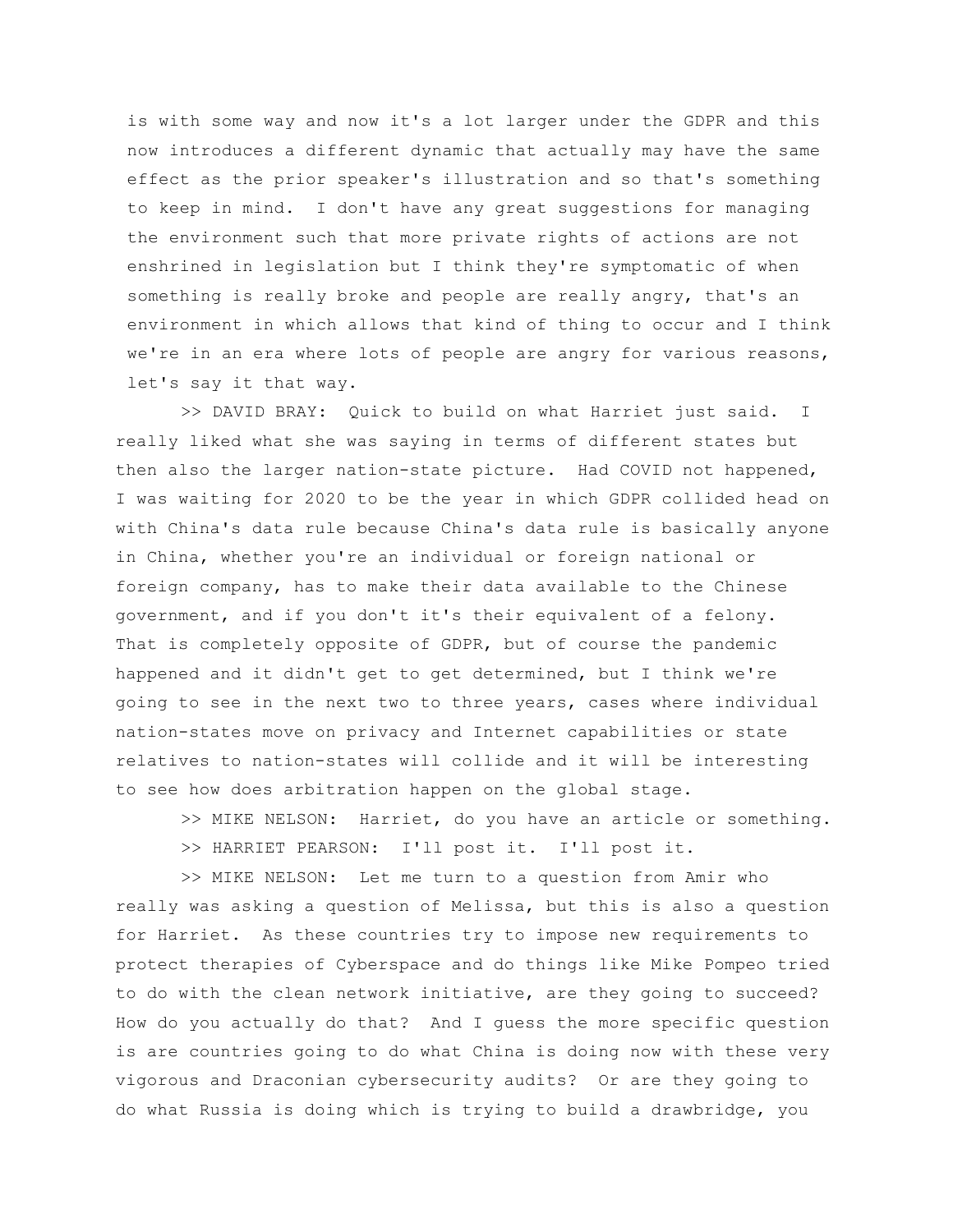know, sort of a way to pull up -- to pull back the connections and isolate Russia's piece of the Internet?

>> HARRIET PEARSON: I defer to Melissa totally on this.

>> MELISSA HATHAWAY: Yeah, I think it's important to go to the previous panel or panel before that, that there is an intersection right now on the digital economy and the competition policy, industrial policy, technology policy, and it's about trade and economics and positioning national champions for, you know, the marketplace. And so I think I see a concerted national effort from a Chinese perspective of positioning, you know, through whether it's the trade deal or the Belton Road Initiative for the national champions in the build out and really kind of changing the - changing competition broadly, and I also see it in Europe's digital decade of actually becoming more European-centric and I would argue focused on their own industrial policy and positioning national champions or trying to create national champions in a face that they only have U.S. and China national champions delivering. And then the U.S. really not taking a holistic point of view in my opinion, that we're still very capitalistic, laze-faire marketplace and while the clean network initiative is trying to get to a disruptive alliance play to be against what's going on from a China Belton Road Initiative, I think it's got a lot of work that needs to come together from the quad and Trans-Atlantic and broader western alliance, quasi alliance that's not actually working, I think, well together on research and development, innovation, agenda and how to really pool the dollars together. It's really kind of ad hoc marketplace play without a real long-term vision of how you would marry up industrial policy, technology policy, competition policy, and trade. And so this is a battleground of economics, and it's already been underway for a decade, and we're late to the party. So, I think there is a lot more that needs to be thought through, and we have to become much more strategic.

When I teach the -- when I teach this or I talk about it, I think you need to really start to overlay the game of Risk for those of us that remember those games, and then with the game of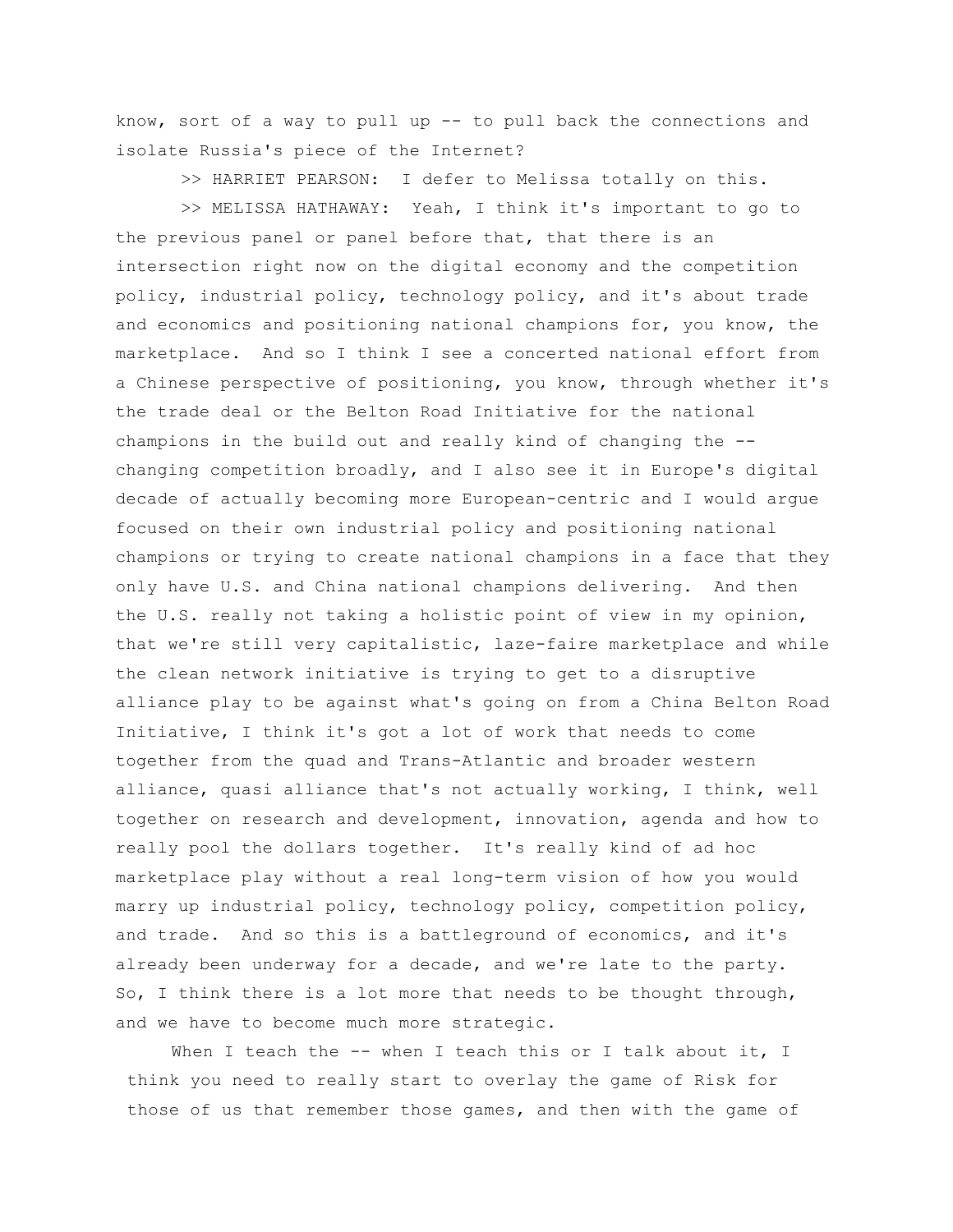the Settlers of Catan on the supply lines and when you play them together you start to see different sorts of strategic properties and how they have to play together.

>> MIKE NELSON: That is a great analogy, and as somebody whose daughter was a big fan of Catan, I really appreciate bringing in the cooperative piece of the puzzle.

This isn't just an economics battle though. It's also a battle of words, and in the chat, there has been a lot of discussion about sovereignty and this whole idea of data sovereignty and digital sovereignty. That sort of biases the choices. I mean, a lot of people are using that word or that phrase knowing that -- saying sovereignty puts you in a 350-year tradition. And who can be against national sovereignty? So, my challenge for you is there a better way to frame it? Is there a different phrase that we should be using when the Europeans use digital sovereignty or data sovereignty? The Swiss actually talk about digital self-determination, which I like a lot better because it's focused on the self and you being able to determine what you want as opposed to what the government wants. But there is also strategic autonomy which is also another great government word, so how do we counter this? How do we being a knowledge that nations have a role here but they aren't the role or the only player here and subdividing Cyberspace isn't as easy as subdividing the European continent.

>> DAVID BRAY: (Laughing). I'll jump on the hand grenade and I'll be interested in what other people have to say, too. I was saying Michael not necessarily the identify defined by geographical voters, but the idea that these were things done by government is really coming into the forefront as can all of these things be done by government for the future ahead and still be effective. And especially for the Internet and everything like that, we need to think about not just -- not just government but two other players, which is obviously the public, but of course also in that in theory is supposed to be embodied in the will of the government but there are challenges and within the government there are fractured and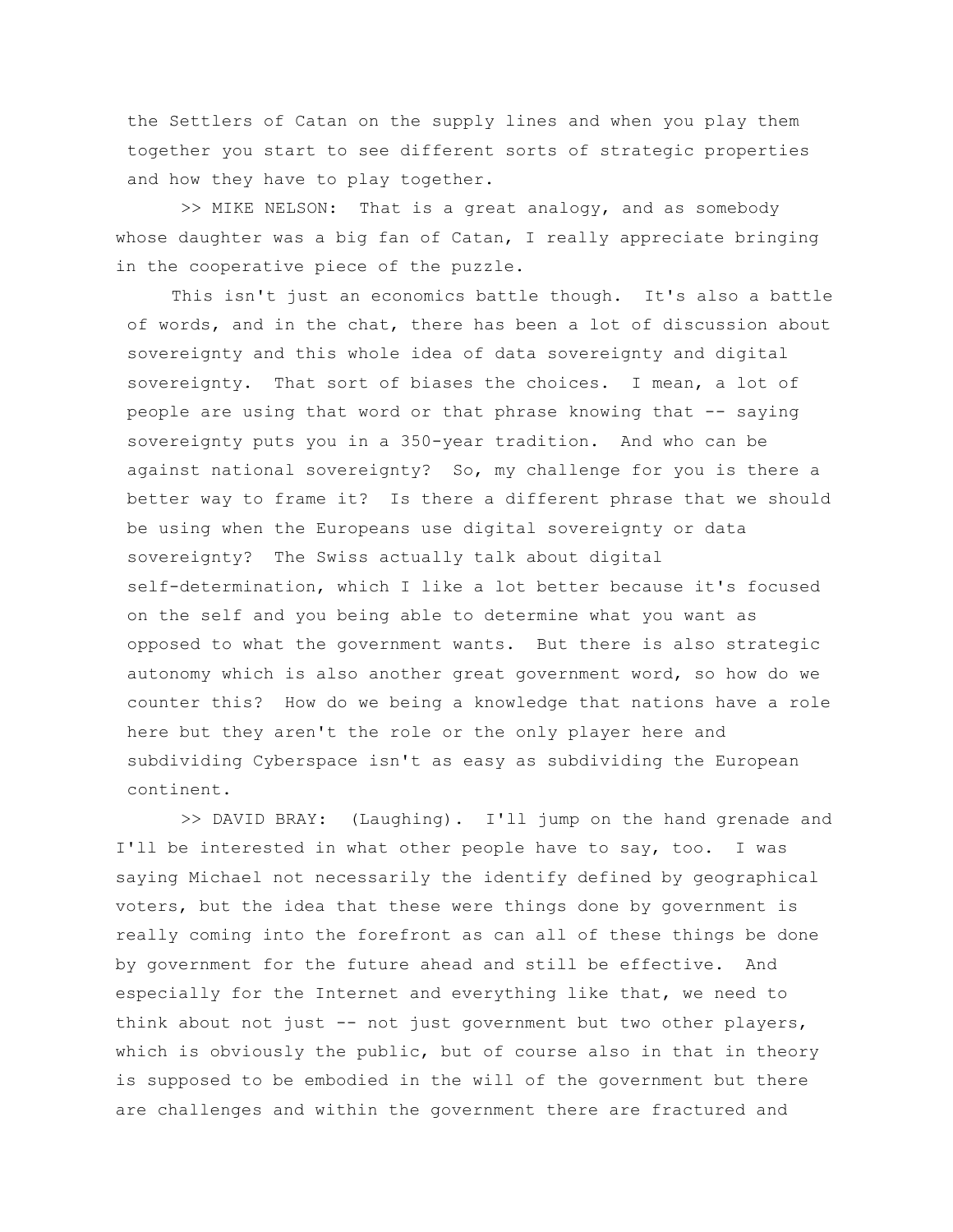fragmented tribes there, and then the tech companies. I think if anything you want to talk about the speed at which these will happen, the speed at which the things will happen will happen more on the tech companies and then the public and government will respond, but if we do not have this be a conversation with all three present, and that's hard, because again we're not used to doing that, and I will say that when we were doing the bipartisan commission report in 2020 which the United States was challenging, we also had tech at the table and we thought we would get bipartisan buy in from two different parties but then we go to tech and they say, wait, wait, wait, and we were like oh. So, the sort of how do you do coordinated action with disparate actors that may have different goals is very messy, and I think that is going to be, if we can figure out how to do so in a way that is expedition will be a way to get through the next decade, otherwise we might demonstrate that autocracies that don't ask for anyone else's input may move faster at least in the short term than those actually trying to do a more pluralistic approach.

>> MIKE NELSON: I'm going it put you on the spot. If you can give an optimistic outcome or point us to another science fiction writer who may have given us a world where we're actually going to have empowered citizens and the state will let us have our space and tools and content and our games.

>> DEJI BRYCE OLUKOTUN: Sure. Putting me on the spot a little bit, but you know this is where the multistakeholder initiative, I know people overweight those, but you know taking it or piggy-backing off what David said, I think there are, if you look at some of the competition backlash and antitrust and competition, again, with my writer's hat on here, I think there is a concern if you're a politician that political power is being subsided or overwhelmed by transnational corporations and it makes sense to be asking that question, especially when you're election can -- whether you get elected to office, which is the scenario that I presented, could be impacted by these platforms. It's natural for that or those questions to arise. I think having participated in different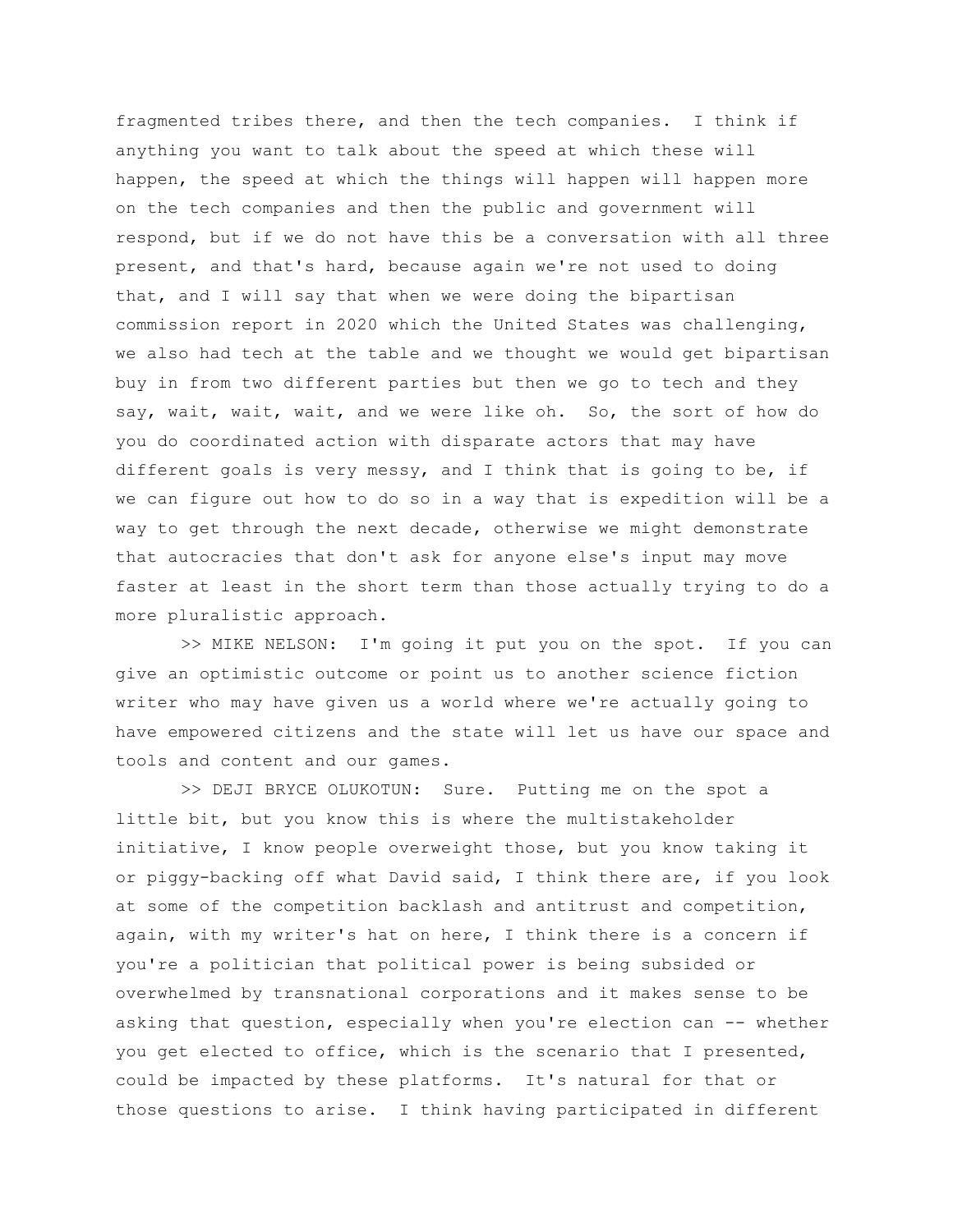multistakeholder initiatives, I think that was the challenge as well, which is at least the funding models were dominated by the companies that could pay, that was sort of the revenue base, so the bigger you are the more you pay, and it weights things in a weird way. But I think it also has to do with this transparency of how information is shared and how quickly it's shared. You know, transparency, even the best transparency initiatives, if it you think of this information moving across fiber optic networks at the speed of light, transparency is always going to be slower than that. So how quick can you get? How can you share that information in a way that people feel is helpful? So I think that balance of seeing the innovation happening within the technology sector, academia I think has a huge role to play, and those -- you do see those partnerships with tech companies, and I think it raises lots of interesting questions in terms of sovereignty, but I think sometimes we just have to admit that if you are a politician and you're used to having a certain kind of power and there are now actors who are at the table in a way that has never been seen before in history, that that's going to create a lot of tensions around this and maybe motivating some of these behaviors around national sovereignty. I don't know, but I just don't see that wrestling with pure in terms of like, yeah, a giant platform versus someone elected to office or appointed to office. In terms of the science fiction stories, Star Trek managed it all so it's hard to go where people are individuals and are empowered and the federation, but it's all -- that's a good place to go and there are a million different episodes but there are a lot of others that I believed and at this and imagined different kinds of elected sovereignties where it's based entirely on population and you can select which population you participate in around the globe, so there are different thinkers on this.

>> MIKE NELSON: What's the name of that book?

>> DEJI BRYCE OLUKOTUN: I think it's called *Infomocracy*.

>> MIKE NELSON: Thank you. I was on a call last week where there was a book by frank *Cool War* About 50 years ago and according to David, outlines a world that is very scary, and basically all the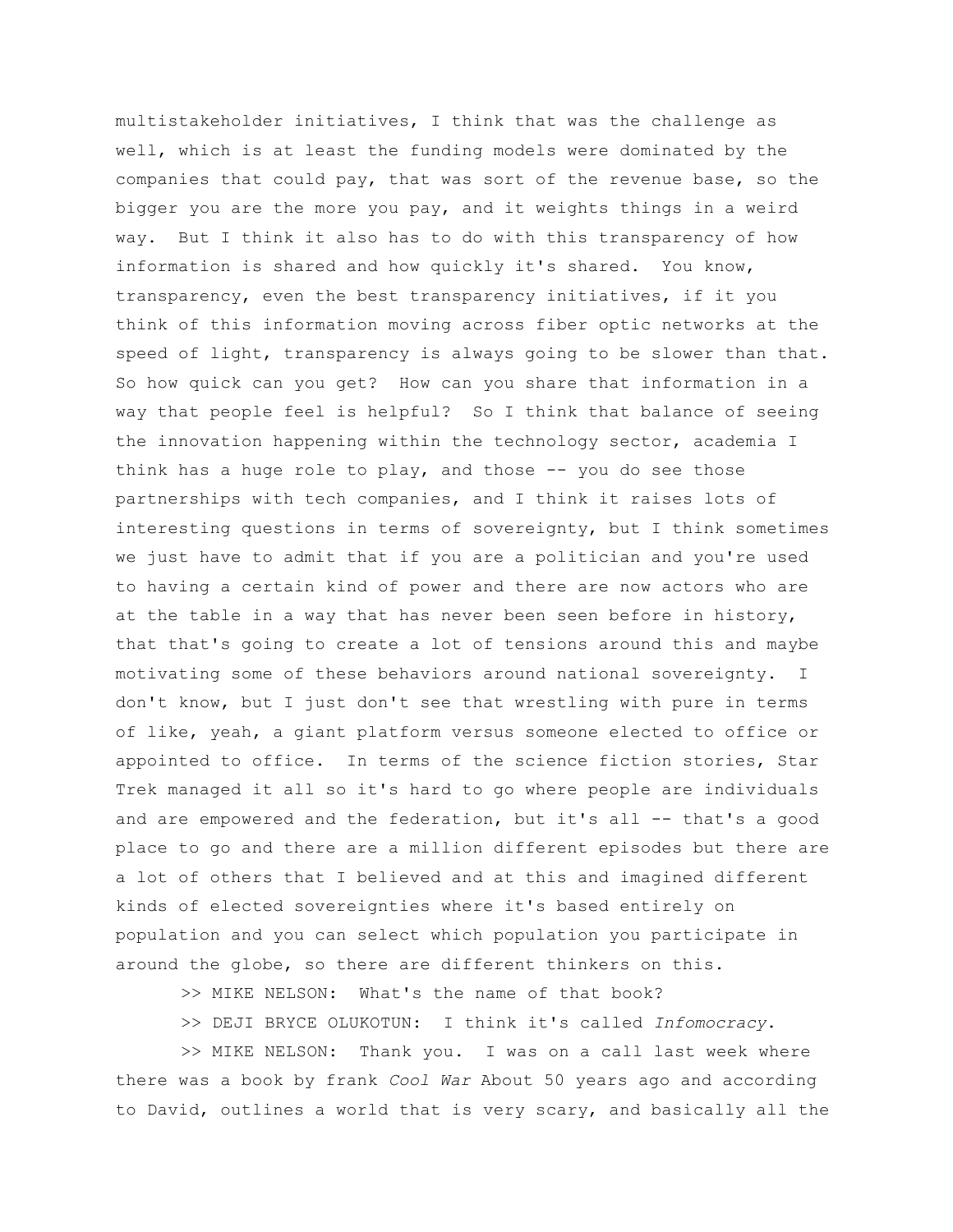countries in the world are using the most vicious cyberattacks they can and disinformation to just bring down civilization and it's a very scary kind of view, and in the 60s it sounded terribly pessimistic but today sounds like a little like our headlines.

One word that's coming up in the chat is interoperability and whether we can get policies that have interoperability built in. I think someone mentioned the universal -- the Uniform Law Commission and they just yesterday approved a draft privacy law for state legislatures and the U.S. Congress to consider, and what they did is they didn't say that this is what you got to do. They said we will accept your privacy policies if you can show that you are compatible with the following existing codes. And that could include the California law, that could include GDPR, and it's sort of a way to say, here is a bar, here are five different ways to reach it. Is interoperability policy something that we can hope for? We did it very well with the Internet. You can run lots of different technology using the same interoperable standard.

>> DAVID BRAY: (Laughing). So, Mike, I say the first step though is, you know, interoperability on what we mean by good outcomes versus adverse outcome, and I think you're going to find that different nations have differing definitions of that, and that's what makes it hard. And so, while it's easier to do it on the tech side, but even then, we have plenty of examples where interoperability should have happened or as I said, you know, as I read in the chat, standards are like toothbrushes and everybody wants to use one and just not somebody else's. So, you know, I think in this way it gets back to the Nick's earlier comments about possible regional blocks and where we can get at least some coalition of partners to at least agree to something that is a definition of what is good versus adverse outcomes within that block, and then try and grow membership in terms of those shared norms and values, then we can work on interoperability. But that begins with, I mean, we often talk about tech for good and we talk about tech for bad but don't define what we mean by good and bad and even within nations there are still differing definitions.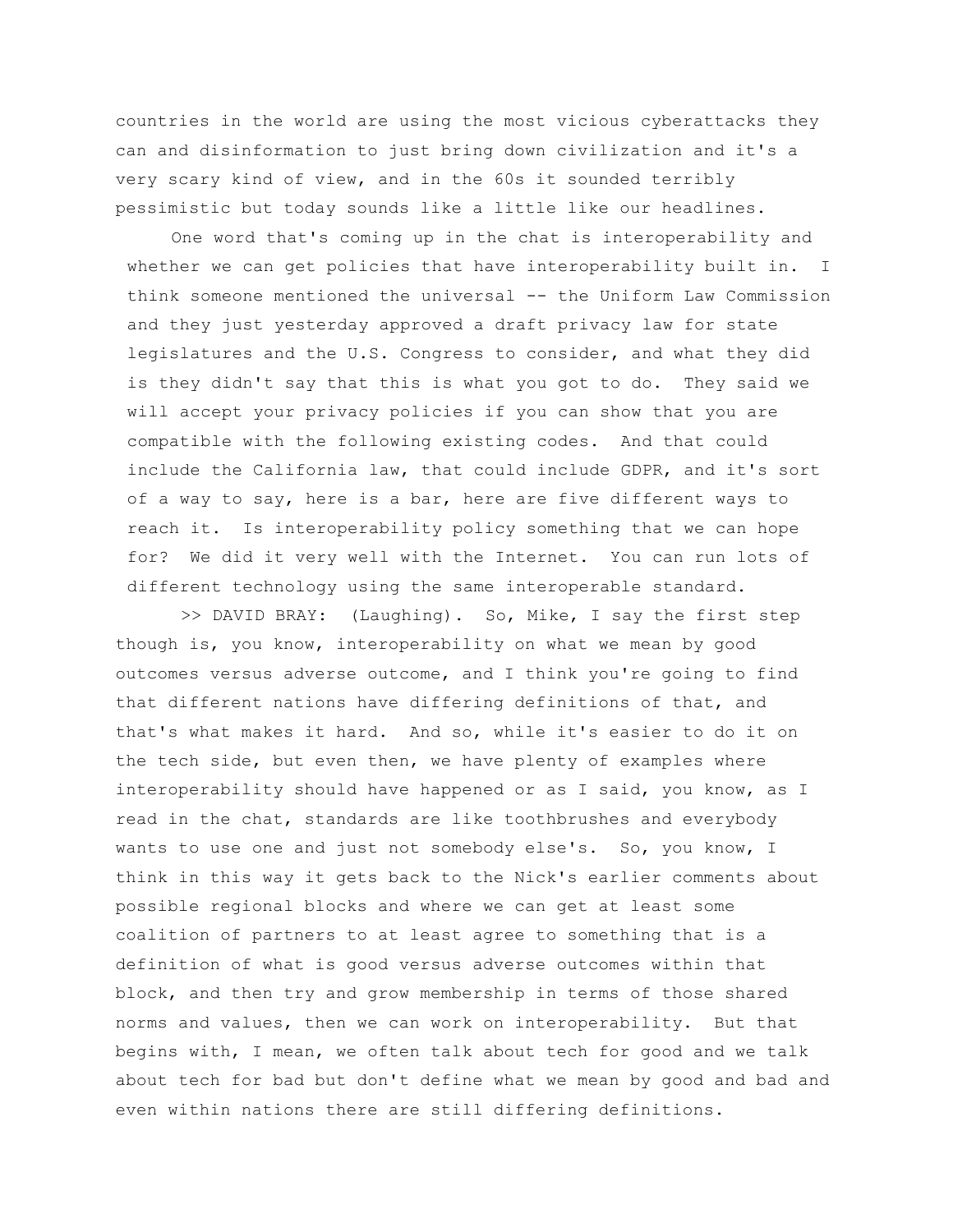>> NICK MERRILL: One more thing, the privacy, maybe not super unique to privacy but something unique about privacy is that it's extremely contextual, and privacy means different things to different people at different times, and there is a great paper about this called *Privacy Is an Essentially Contested Concept*. So, you know, I think with privacy and with all of these different kinds of interest areas, blocks only get you so far even if the block agrees on particular values with things like privacy interoperability, and it gets difficult because it's so situated in communities and contexts.

>> MIKE NELSON: Thank you. Going back to interoperability.

>> HARRIET PEARSON: Hair I just need to interject one thing on that. However, I'll say and repeat a point I made earlier just with an emphasis, the 80 to 95 percent of the steps that are common across jurisdictions that if you want an organization that collects and manages and handles personal information to be respectful of privacy, the steps that can be taken, can be embedded, are actually common. Contextual, yes. From an individual's perspective. But the processes and rights and frameworks can be common across, and that's why I think effectively we have -- we're on the verge of getting a somewhat rough consistent framework of law, and then it becomes a question of values. You're never going to drop values unless we go to a global culture or blocks of culture which may happen, but it's more likely to be vertical, vertical as opposed to horizontal based on, you know, geography.

>> MIKE NELSON: Other commends on how we can have five different ways to achieve the same goal and get countries to rise that each of those five ways work? Either in privacy or cybersecurity?

>> HARRIET PEARSON: Too broad a question.

>> MIKE NELSON: Okay.

>> DAVID BRAY: Mike, real quick, you might be able to get interoperability on outcomes if that makes any sense. So, if you don't prescribe the manner but at least get convergence on the outcomes that might be something that you can achieve.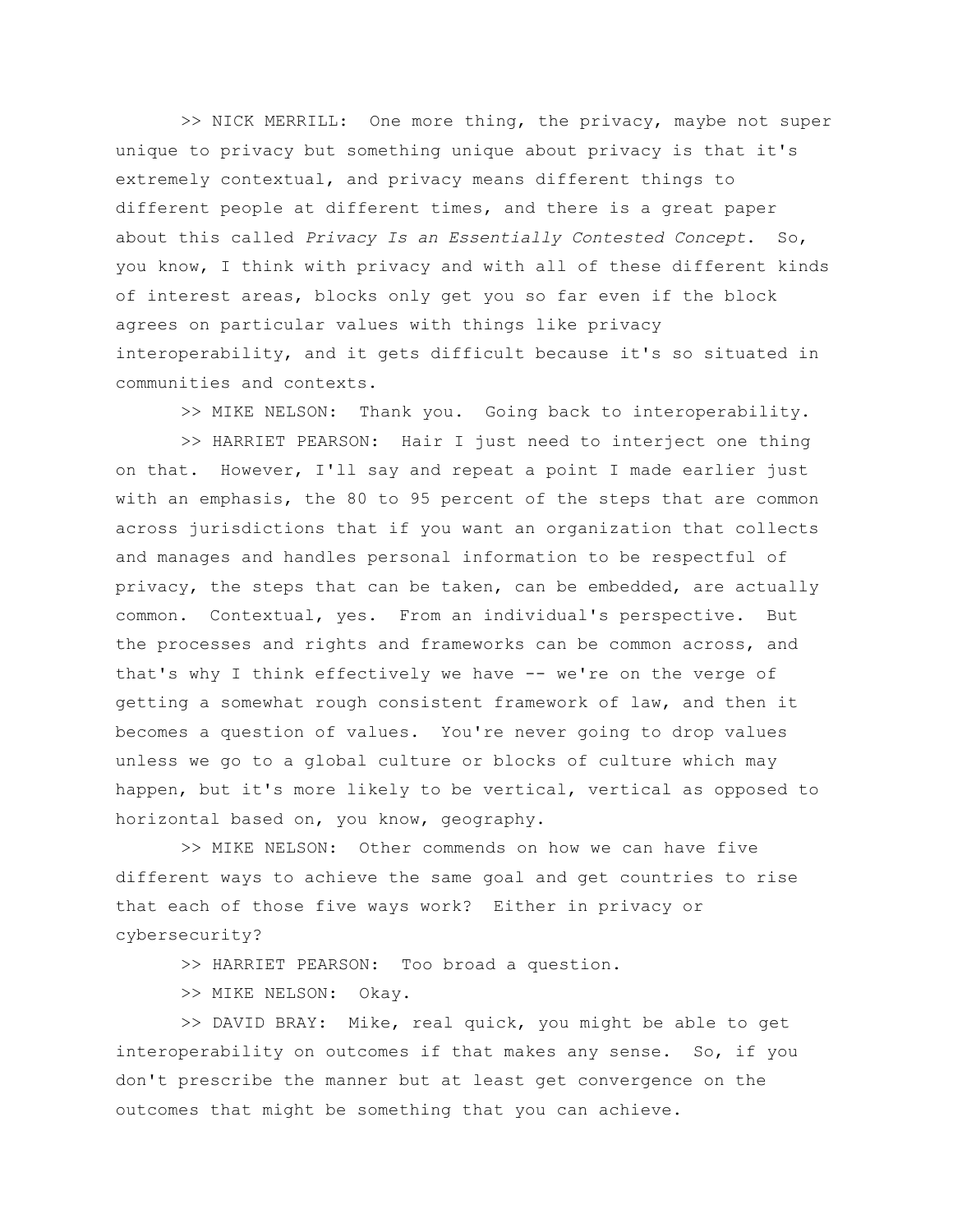>> MIKE NELSON: Any models, is there any place or any other type of law where other than trying to get a global treaty or some kind of single answer we went a totally different approach and allowed people to sort of performance-oriented goals rather than legal standards imposed on.

>> DEJI BRYCE OLUKOTUN: There was a post recently from the remarks with adversarial interoperability what can happen if you're not expressly allowed to operate within the technology but you're able to reverse engineer and make observations on that without being punished so you don't have the positive proactive support of whoever your interoperating with, so a lot of benefits can arise from that and that was more from a corporate competition perspective, but still somewhat relevant that you don't always need permission to interoperate and there can be benefits from not doing that.

>> MIKE NELSON: That was one of the most passionate moments of the conference, at least for me, it was very profound. I've heard him talk about adversarial interoperability before and it's a terrible mouthful and not a good buzz word, but the concept that we allow the laws, make sure that we allow the -- that the law allows people to try to make things work together. The example he gave was that when Facebook was trying to compete against My Space, the Facebook engineers made this great little subroutine that could scrape all of your data off of My Space and puts it over on to Facebook. Well, if someone tries to do that today, to move their Facebook contacts and their posts from Facebook on to a new site, something like Jimmy Whales Wiki Trust platform, Facebook would sue the hell out of them and they could do it using patents and trademarks.

Okay. Other comments? We have about five minutes left. In the chat I posted a note to block by block, no K, and that's the book by Steve Weber that Nick mentioned, a phenomenal book on this issue of how things are moving and how companies are trying to deal with a global Internet with now five different rule books, and also mentioned that Milton Mueller has been an active participant in the chat and he's also got a very good book from about four years ago,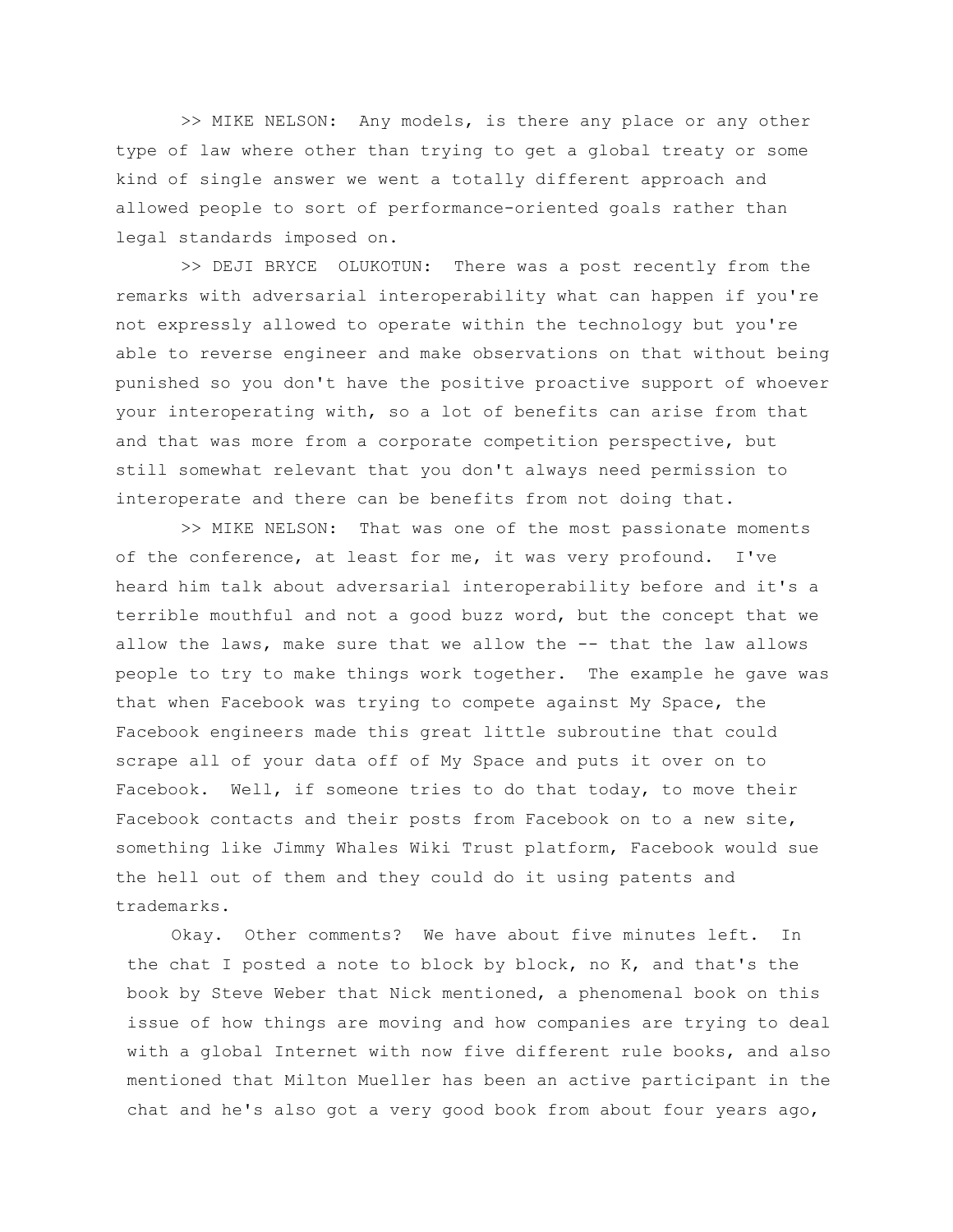one of the first people to really try to explain the challenges in a layman's language. I don't see any other questions. I see lots of comments in the chat. Any questions from the panelists for each other?

This is too bad. You were all so agreeable. I mean I'm glad --

>> DAVID BRAY: I'll toss out one. I'll toss out one.

>> MIKE NELSON: Three of you were good news/bad news, so for an optimist I was very happy to hear that. David, what's your question?

>> DAVID BRAY: I guess for the panelists to consider, I mean, we see varying types of Crypto currencies and some mean to be minimal if no data exhaust which is an interesting premise, because on the one hand you want people to have choice and everything like that, but I ask for the panelists to think about, what would be for the U.S. and maybe what would possibly others in Europe be, where will they come when it comes to the digital exhaust that's produced either by Crypto currency or central digital bank, and does the individual have the right to turn it off, is it something where if law enforcement kicks in, they have the right to pull it, these are all interesting and thorny issues that will come to a head in the next two or three years so I just raise that for the panelists.

>> NICK MERRILL: One thing on this is just that I think that the thing interesting to me about that question is how it settles. Through democratic, through deliberations of legislature, or will it be settled maybe something more like I don't want to use the word brute force, but however these Open-Source projects achieve a level of hegemony like how Linux achieved a level of it in back-end systems. What does the process look like, how gets to participate, how is that process amended after the fact to get other stakeholders that weren't present initially? Those are the interesting questions.

>> MIKE NELSON: Okay. We have time for one minute from each of you so I'll going to ask for one more scenario, so between now and 2026, which international organization, not inter-governmental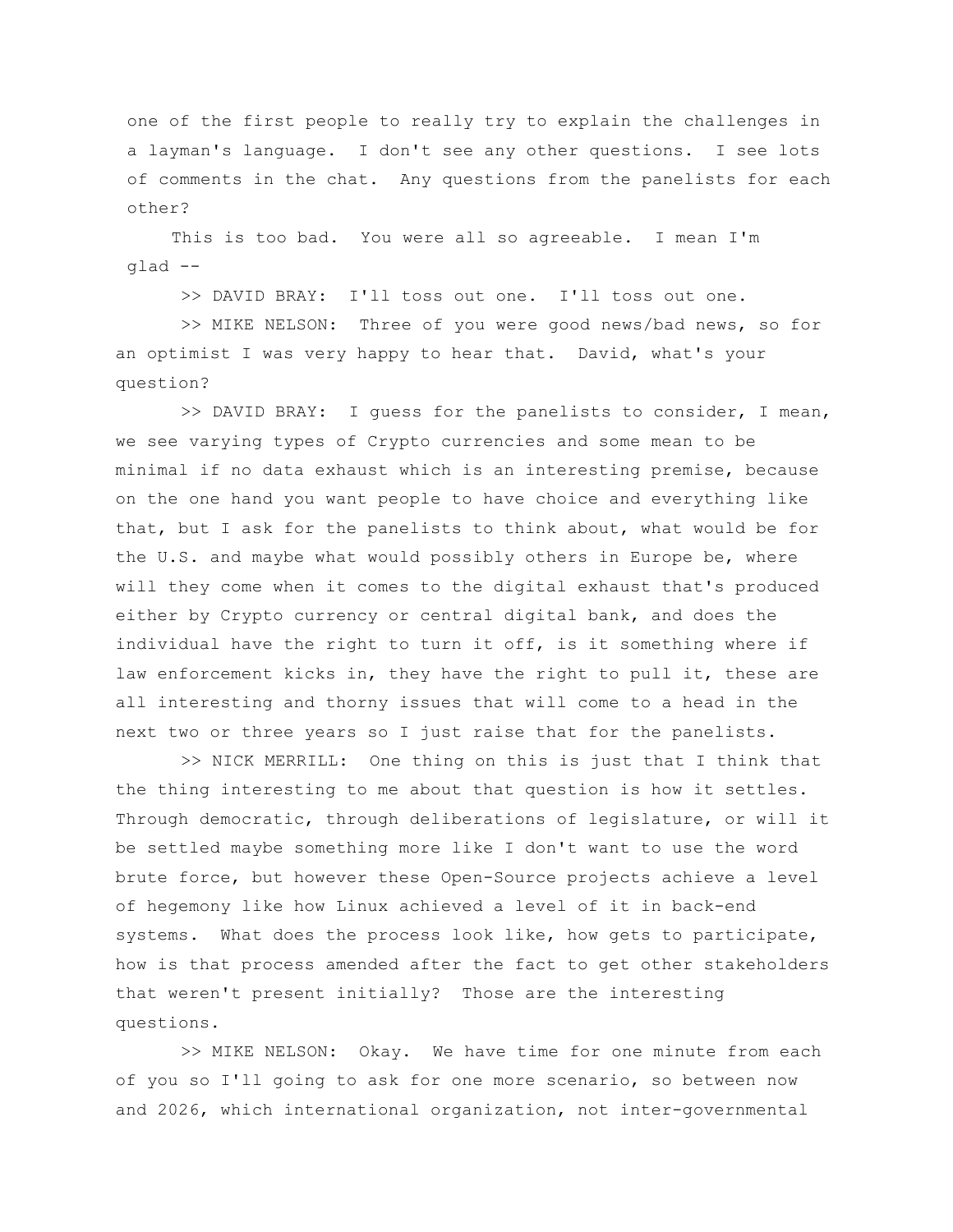organization necessarily, but what international organization do you think is going to do the most to get the Internet working together and moving in a cohesive global way? You don't have to say the Internet Governance Forum. I don't think anybody is going to. Is there some activity happening out there, something that's happening that we haven't maybe noticed, that could make a big difference in this whole area?

>> HARRIET PEARSON: Mike, I'm going to say my thanks and answer the question that I want to answer.

>> DAVID BRAY: (Laughing).

>> MIKE NELSON: You learned the way of Washington.

>> HARRIET PEARSON: The way of Washington. I don't know the answer to that, but I think just one question and maybe it's a provocative statement because we are IGF here after all, is and I honestly, I work with a lot of different kinds of businesses and organizations, and I wonder how much of the question here or the challenges that were posed of what's the effect on the Internet? You know, the Internet does not seem to be a central part of posing or answering questions because I think for many, for many individuals, perhaps, the Internet is synonymous with the experience they have engaged with other platforms because most are hobbyists or going off into the, many of you are probably part of investing the Internet, but most do not. So, I think there is a challenge here in terms of framing something as for the Internet. And I wonder what happens over the last five years is, does the concept of the Internet come back in some way and evolve? Or does it reduce and not be part of the lexicon that we're using for problem-solving. That's an interesting and sobering question. I'll leave you for that because I have another commitment.

>> MIKE NELSON: I appreciate you joining us I'm so appreciative. I'll talk about the Cloud of all things.

>> DEJI BRYCE OLUKOTUN: I'll go next, Mike. I don't have a specific organization in mind but I think it will be whatever group of folks, and I'll use that term broadly, that can provide trust at speed. So, I think trust is critically important, but to do it at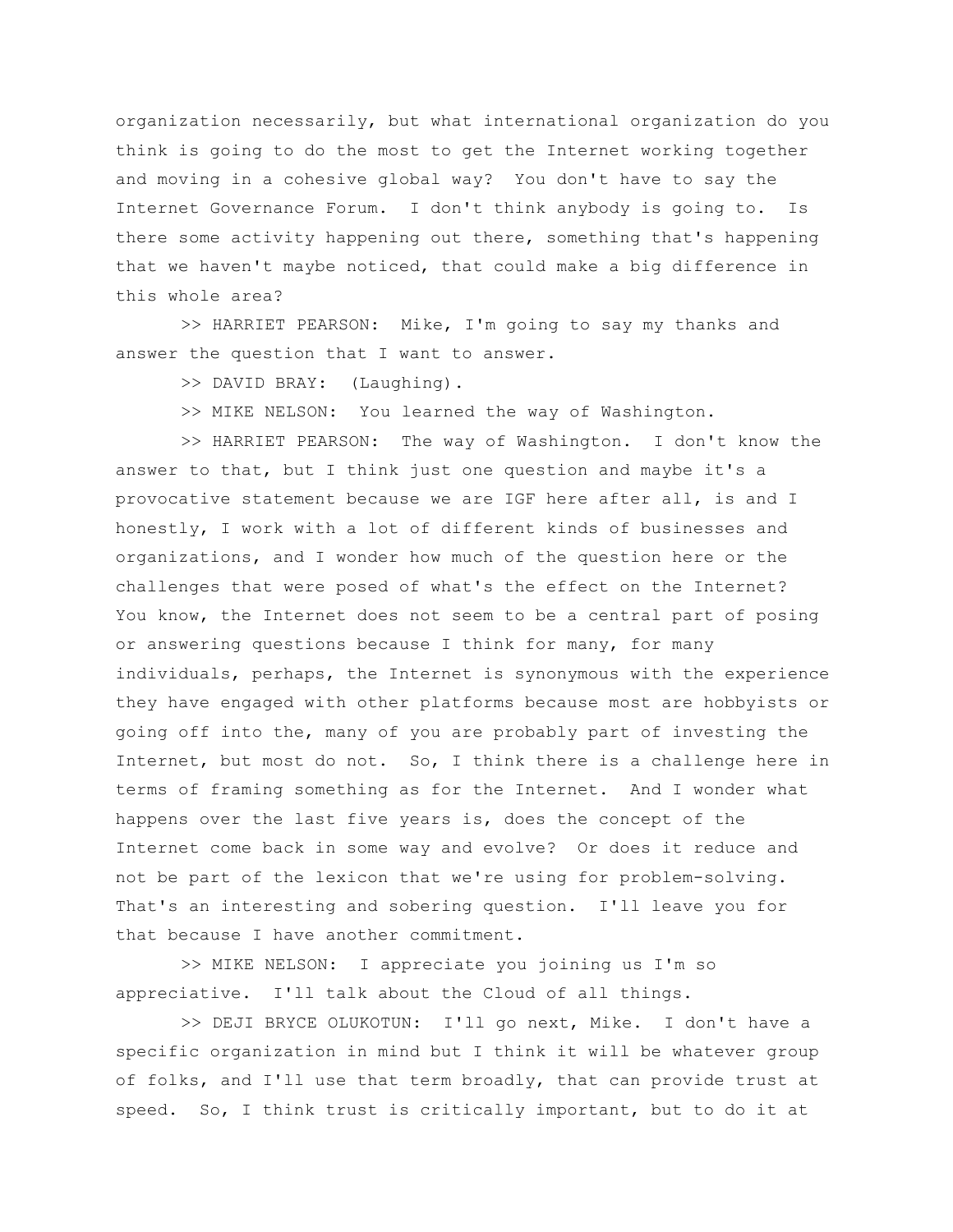speed and to do it at the speed the world is moving today, that's really hard, and related to that is this concept of shared realities, that to the extent that you believe people are splintering in what they believe and don't and it's always happened with fewer public squares that's come up in other conversations but how do the shared realities pool together and lead to action. You know, for me ideally because of my background, all of this would be underpinned by human rights that should apply in these contexts.

>> MIKE NELSON: Nick, what's your answer to this question? Is there a sleeper organization, is there a group, is there a community out there?

>> NICK MERRILL: You know, I think this is an intentionally provocative answer, but I think we can't underestimate the capacity of NATO to enforce certain norms in the name of security in order to prevent, let's say fissions forming between allies where it would be not advantageous from a geopolitical perspective. Whether that will actually happen, whether that can happen, I don't know. But you know it's something that I like to think about sometimes and what it would look like and why that might come to pass and so far, as meaningful in serving stability among those.

>> MIKE NELSON: Melissa, you know something about NATO.

>> MELISSA HATHAWAY: I don't think NATO is the answer because that really just excludes the whole fact of what's going on in China and ASEAN. If you expect that this is about the digital economy and about digital flows of data that is monetized and contributes to our economies, the organization that should embrace it for economic stability should be the G20, and because they have 80% of the resources, they have the majority of the population, they have the flows. And if you think of it as the G2, U.S. and China, as the predominant players right now and then, you know, the other economies that are going to buy or participate, that's to me, you know, while the G20 is not as effective as it could be probably, it is the place where the economics play out. And it's a mutual.

>> MIKE NELSON: And the place where the heads of state are meeting.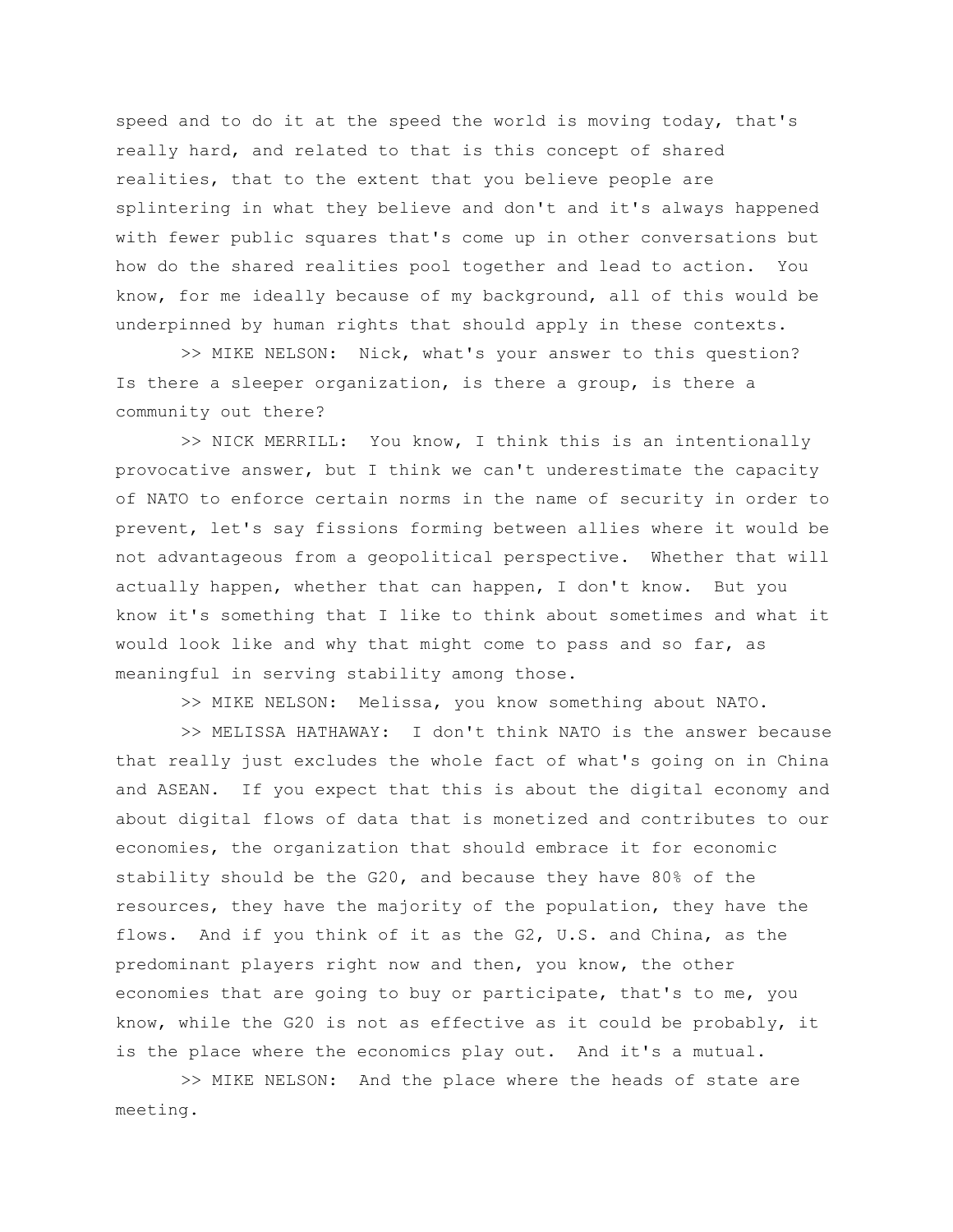>> MELISSA HATHAWAY: And it's neutral, not NATO which is not neutral. You have to pick something that is global and that includes the largest economies and biggest powers that can drive change for the world.

>> MIKE NELSON: Yeah. My colleagues and I are doing some work on digital leadership and how the countries that are doing the right things are the ones where the heads of state actually engage and start banging the heads of the ministers together until they come to consensus or come to their senses. So, David Bray, you have the last chance to answer the big question. Is the Geotech Commission the answer or is there some other place?

>> DAVID BRAY: No. No. No. We're simply one piece in a much larger puzzle. I was actually going to say G20, so I give a plus 1 to Melissa and then offer an alternative future as well. So should the G20 not rise to the occasion, it will be those tech companies that are doing Internet in space that create something completely new.

>> MELISSA HATHAWAY: Yeah.

>> MIKE NELSON: They have connected the world and bias the regulations we've been talking about for 75 minutes. Thank you very much. I want to really say thank you to the people engaged in the chat, the questions that were asked. You had an incredibly hard assignment to take on these issues in just four or five minutes and you did it well. I'm going it go back and listen again to make sure I got everything, at least once. I apologize for the technical problems, but I have a voice for radio and a face for radio, so maybe it was good that you didn't have to see my lips move.

Take care, and I hope you'll hang around for the virtual mixology class and learn how to make cocktails and I hand it over to Melinda and say thank you to her and Dustin for making this all work so well.

>> MELINDA CLEM: Thanks, Mike. I think there is something appropriate about having this sort of voice of God for such a big topic here to close us out today. Thank you so much for moderating.

So, it's hard to believe that after 6.5 months of prep that